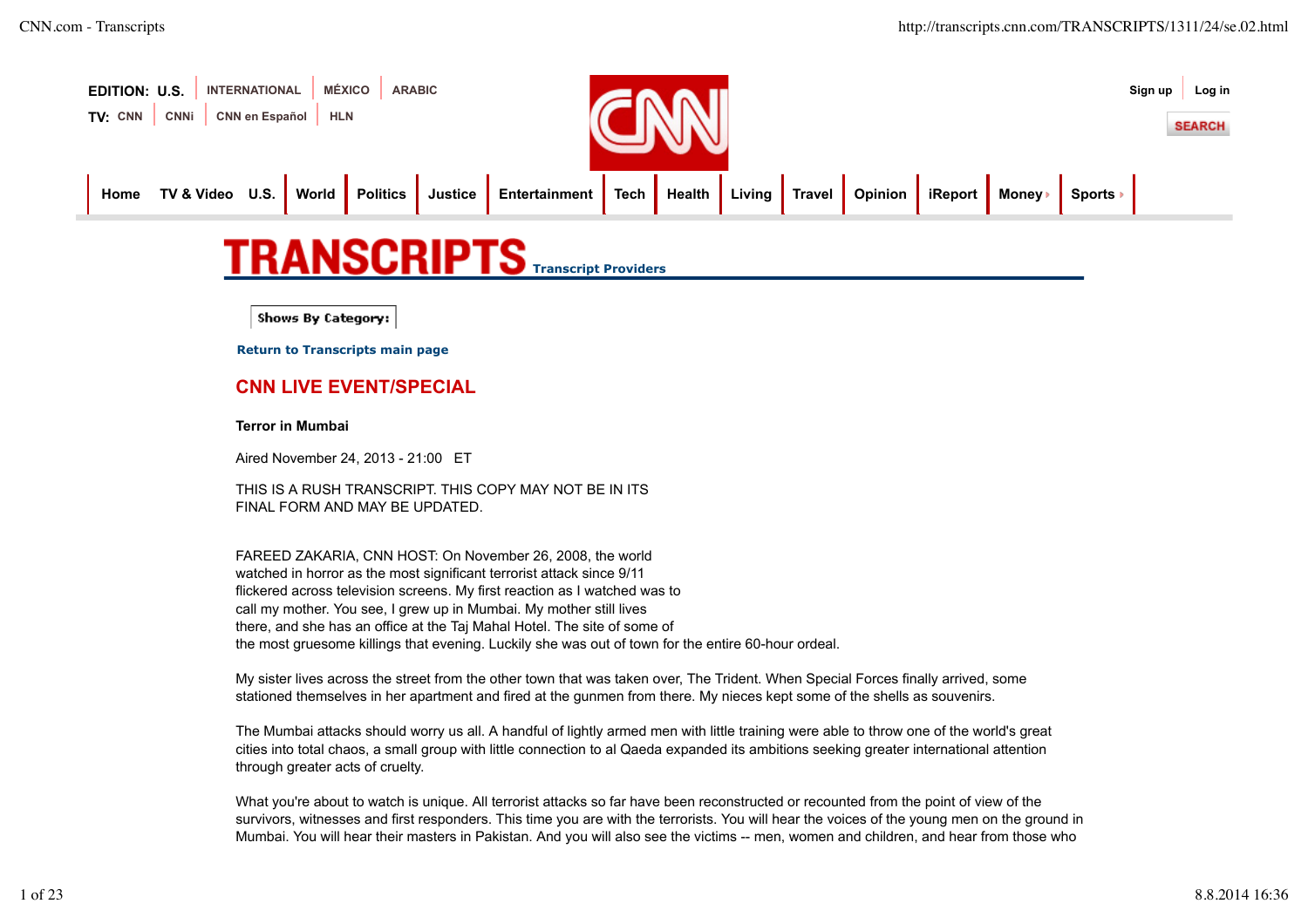survived. It is the first 360-degree view of terrorism.

(BEGIN VIDEOTAPE)

ZAKARIA (voice-over): November 26, 2008, an organization determined to surpass al Qaeda as the world's most feared terrorist group sent ten gunmen to Mumbai, India's biggest city. Their mission was to kill and keep on killing. To stage a spectacle so terrifying that the world could no longer ignore Lashkar-e-Toiba, the Army of the Righteous.

(BEGIN AUDIO CLIP, TRANSLATION CAPTIONED ONSCREEN)

UNIDENTIFIED CONTROLLER: You're very close to heaven. For your mission to end successfully you must be killed. God willing.

(END AUDIO CLIP)

ZAKARIA: Indian Intelligence intercepted the terrorists' cell phone conversations with their commanders in Pakistan.

(BEGIN AUDIO CLIP, TRANSLATION CAPTIONED ONSCREEN)

UNIDENTIFIED CONTROLLER: Yes, do it. Sit them up and shoot them in the back of the head. Do it. I'm listening. Do it.

(END AUDIO CLIP)

(BEGIN VIDEO CLIP, TRANSLATION CAPTIONED ONSCREEN)

UNIDENTIFIED MALE (through translator): They were not shouting, not excited. They were doing their job as a matter of fact.

ZAKARIA: One gunman was captured alive.

(BEGIN AUDIO CLIP, TRANSLATION CAPTIONED ONSCREEN)

UNIDENTIFIED MALE: How many people did you kill?

AJMAL AMIR KASAB, CAPTURED TERRORIST: Don't know. Kept firing and firing.

UNIDENTIFIED MALE: Who were you supposed to kill?

KASAB: Just people.

(END VIDEO CLIP)

ZAKARIA: For The Army of the Righteous, it was a test run for future operations, not just in India, but perhaps elsewhere.

(BEGIN AUDIO CLIP, TRANSLATION CAPTIONED ONSCREEN)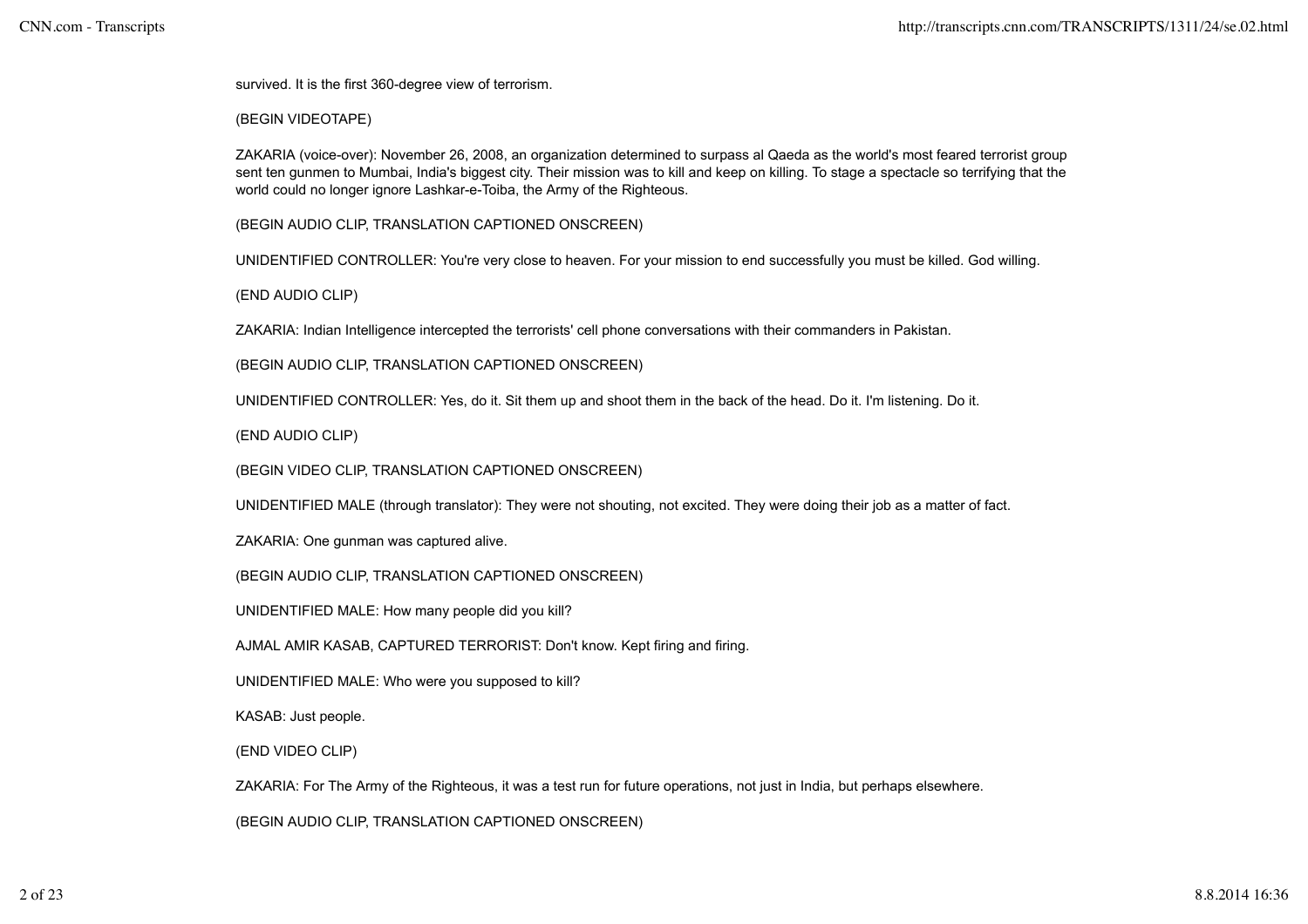UNIDENTIFIED CONTROLLER: Tell them this is just a taste. Let the government wait and see what we do next.

(END AUDIO CLIP)

ZAKARIA: Their method of attack could easily be adapted to any American city. No hijacked airliners or sophisticated weaponry, just ten young men with mobile phones and assault rifles programmed to kill and die on command.

UNIDENTIFIED BOY (through translator): I don't understand what these people are doing. What do they gain from all this killing?

ZAKARIA: This is the inside story of the attack on Mumbai told by its victims and by the terrorists themselves in hours of intercepted phone calls.

(BEGIN AUDIO CLIP, TRANSLATION CAPTIONED ONSCREEN)

UNIDENTIFIED CONTROLLER: The enemy must fear us. When this is over, there will be much more fear in the world.

(END AUDIO CLIP)

(BEGIN VIDEO CLIP, TRANSLATION CAPTIONED ONSCREEN) UNIDENTIFIED MALE: Where else have you done operation like this?

KASAB: Nowhere else. This is my first one. I haven't been anywhere else. You do it just once and you die.

UNIDENTIFIED MALE: You mean you have a shoot-out and you die?

KASAB: Yes.

(END VIDEO CLIP)

ZAKARIA: At dusk, ten gunmen arrive off Mumbai on a hijacked fishing trawler. The crew is killed, the captain left alive to navigate. Later that night, Indian Intelligence would monitor calls between the terrorists in Mumbai and a group of older men who were remote controlling the operation from across the border in Pakistan, India's long-time enemy.

(BEGIN AUDIO CLIP, TRANSLATION CAPTIONED ONSCREEN)

UNIDENTIFIED CONTROLLER: The captain of the boat -- did you kill him?

UNIDENTIFIED GUNMAN: Yes, we finished him off.

UNIDENTIFIED CONTROLLER: How?

UNIDENTIFIED GUNMAN: We slit his throat.

(END AUDIO CLIP)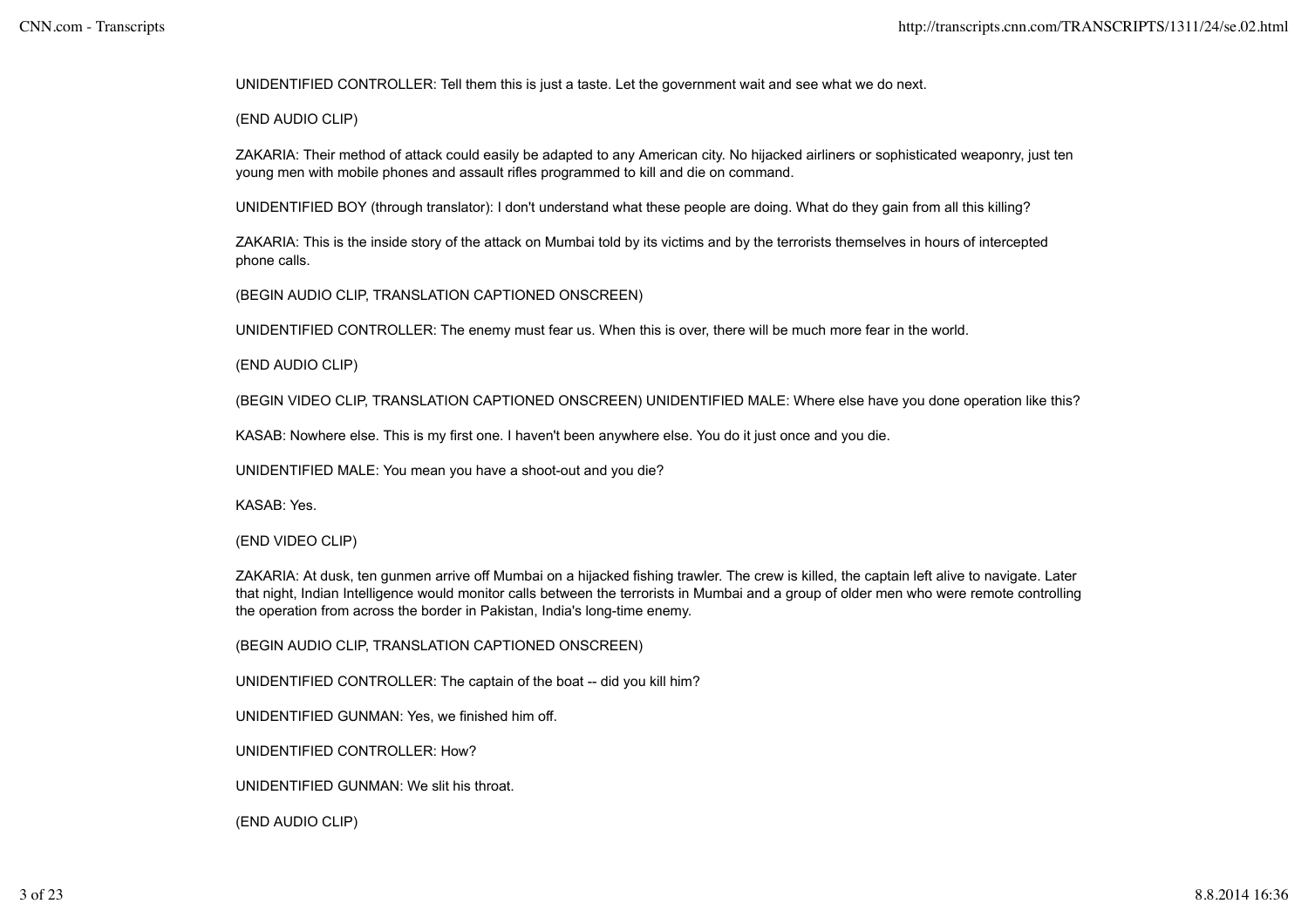ZAKARIA: Under cover of darkness, they landed in a fisherman's slum next to one of the wealthiest parts of Mumbai. Splitting up into teams of two they said their last goodbyes and hailed taxis to take them to their targets which were all close by.

(BEGIN AUDIO CLIP, TRANSLATION CAPTIONED ONSCREEN)

UNIDENTIFIED CONTROLLER: This is a struggle between Islam and the unbelievers. We're the people God had chosen to defend our religion against the unbelievers.

(END AUDIO CLIP)

ZAKARIA: The first pair of gunmen made for one of Mumbai's best known bars. They left behind a bomb in their taxi, set to explode in an hour's time.

UNIDENTIFIED MALE (through translator): They came from my taxi and they were talking on the phone for a long time.

UNIDENTIFIED MALE (through translator): Thinking they were foreigners, I asked, "Want a t-shirt?" They said, "No." Then they asked, "Is the Leopold Cafe famous?"

UNIDENTIFIED FEMALE (through translator): He was wearing a beige shirt, height 5'9," and blue cargo trousers with pockets. When he came in we noticed he was good-looking, very handsome.

UNIDENTIFIED MALE (through translator): They stood like this with their faces close together.

UNIDENTIFIED MALE (through translator): And hands on each other's shoulders.

UNIDENTIFIED MALE (through translator): They were very, very happy. Talking and smiling. Then after ten minutes, they took something from their bag and threw it.

ZAKARIA: A grenade ripped through the bar. The gunmen emptied their automatic weapons, then reloaded to finish off the people who couldn't run away.

UNIDENTIFIED FEMALE (through translator): So then there were only fumes sparks, the noise of gunfire, of people running, chairs being knocked over, screams.

UNIDENTIFIED FEMALE (through translator): And the shouting of those who where killing. Terrible sounds.

UNIDENTIFIED FEMALE (through translator): Everybody was screaming. They killed until no-one was left alive.

What happened to me, it's very -- one is here, here, here, and this portion.

ZAKARIA: Eleven people died at the Leopold Cafe and 28 were wounded. At the same time another pair of gunmen were approaching Mumbai's railway station. Chatrapati Shivaji Terminus better known as Victoria Terminus or VT. Again, one of them left a bomb in the taxi. He was Ajmal Amir Kasab, who later that night would be captured and interrogated.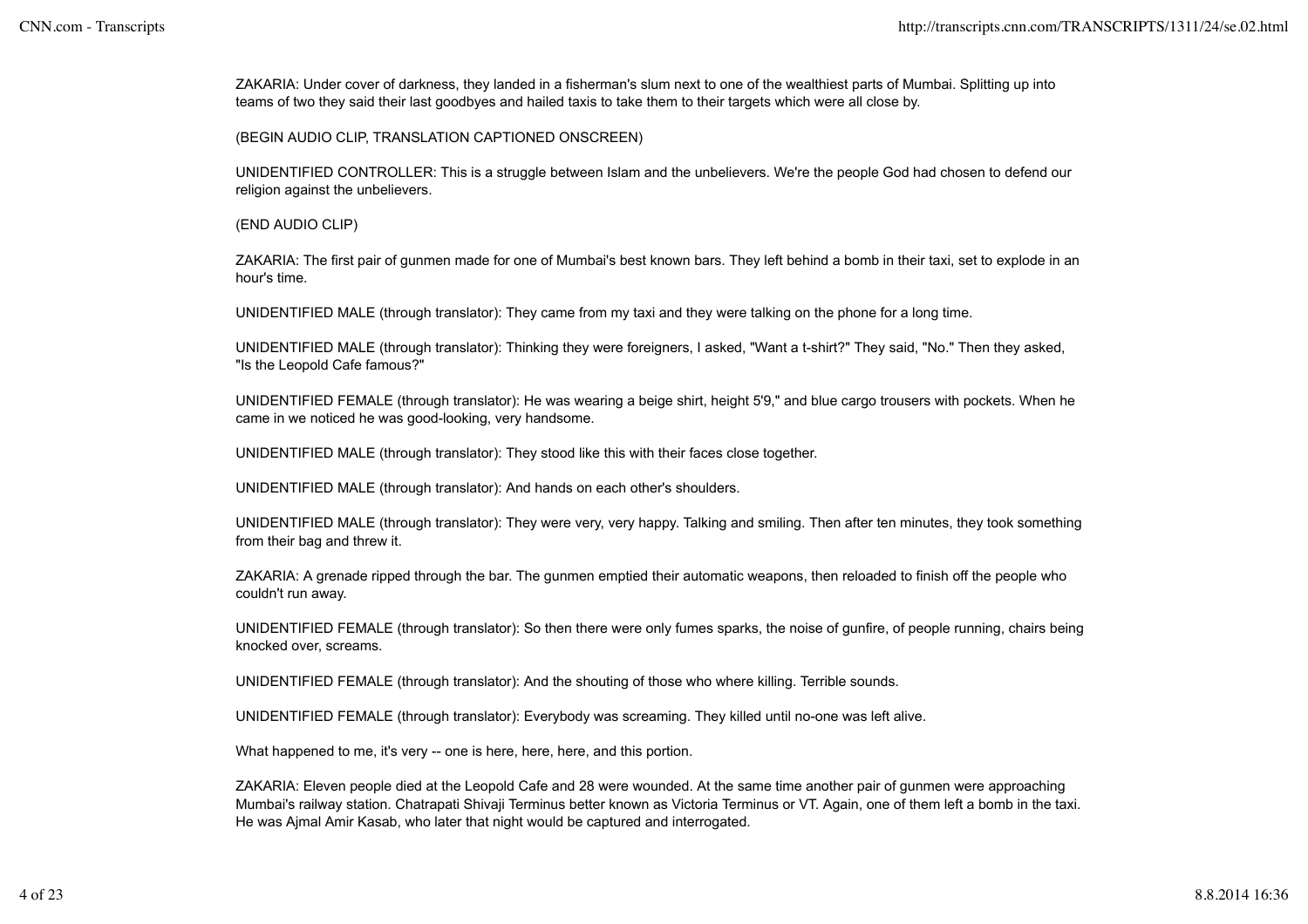#### (BEGIN VIDEO CLIP, TRANSLATION CAPTIONED ONSCREEN)

KASAB: They told us there was a job we must do.

UNIDENTIFIED MALE: What do you mean?

KASAB: There was a job we must do.

UNIDENTIFIED MALE: What job?

KASAB: The VT station job.

UNIDENTIFIED MALE: What job was that?

KASAB: I was supposed to kill people there.

UNIDENTIFIED MALE: What people?

KASAB: Whoever was there.

(END VIDEO CLIP) ZAKARIA: At the station, Kasab and his accomplices smile, mingle with those they had come to kill. They were ordinary people from every part of India, traveling to a wedding, a village, a temple. Workers laden with holiday gifts, Muslim families heading home for the festival of Eid.

At seven minutes to 10:00, Kasab and his men opened their backpacks and took out assault rifles.

UNIDENTIFIED MALE (through translator): My wife was the first one to be shot. I turned round and saw her get hit. She was shot and she fell down. When a bullet hit me, it knocked me over. Then I couldn't get back on my feet.

UNIDENTIFIED BOY (through translator): The floor was vibrating with the gunfire. My ears went deaf. Everybody feel down. Then dad got shot. He fell in front of me.

UNIDENTIFIED FEMALE (through translator): My grandson said, "Grandma, why did we take the train? We should have gone by bus. Look how much Grandpa is bleeding." And I peeked out, and saw that my husband's shirt was red with blood.

UNIDENTIFIED MALE (through translator): They showed no fear or horror. They were like children firing toy guns. They strolled very slowly killing whoever they chose.

UNIDENTIFIED BOY (through translator): I tried to get up. My uncle said, "Stay down." Then I shouted for my dad, and he shushed me. There was a devout man behind us, and he was calling upon a Muslim holy man to help him. When the terrorist heard, he killed him.

UNIDENTIFIED MALE (through translator): My children were crying on top of my wife's body. They were soaked in blood. I grabbed them with my good hand and dragged them behind a pillar. I pretended to be dead, gripping my kids between my legs.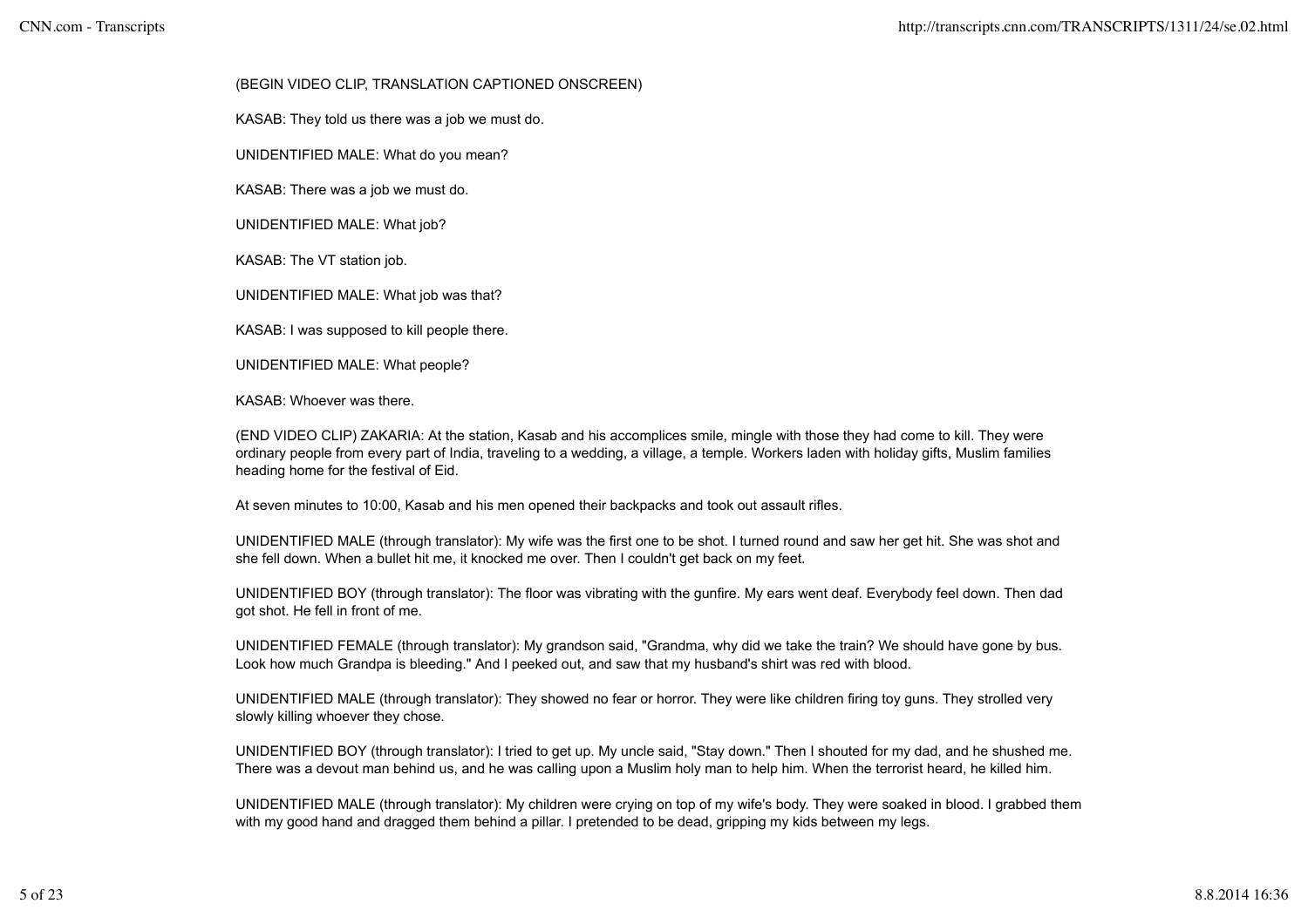UNIDENTIFIED FEMALE (through translator): Right next to us and all around, blood everywhere. One person had his nose blown off, another had his head split apart.

UNIDENTIFIED MALE (through translator): There was a baby. His mother was still alive next to him. The baby started crying so the mother picked it up and was shot dead.

(BEGIN VIDEO CLIP, TRANSLATION CAPTIONED ONSCREEN)

UNIDENTIFIED MALE: Didn't you ever ask, "Won't I feel pity for these people I'm killing?"

KASAB: Yes, that's true.

UNIDENTIFIED MALE: Well, did you ask?

KASAB: I did but he said you have to do these things. You are going to be a big man and get reward in heaven. I asked, have you done these things, too? He said he had. I thought, well he's done it, I should do it, too.

(END VIDEO CLIP)

(COMMERCIAL BREAK)

ZAKARIA: From the start, the police were confused and disorganized. They did nothing to stop the killing. For 15 minutes they stood watching the massacre, then most of them ran away and hid. One who didn't was Sudham Pandarkar.

SUDHAM PANDARKAR, POLICE (through translator): There were 15 to 20 policemen present, but we had no idea what was going on, or what we could do about it. Our brains were not working. We just froze. We didn't know what to do.

ZAKARIA: The second in command at the station, police inspector Shashank Shinde rallied his men.

PANDARKAR (through translator): He said, "You five men with rifles, come with me." There are terrorists over there -- we must shoot them." My mind was blank except for one thing, aim, fire, kill. That was all I could think of. Shoot them and kill them.

ZAKARIA: The policemen were outgunned. Pandarkar carried an ancient bolt-action rifle with five bullets. Inspector Shinde carried a pistol. Another officer Ambadas Pawar was unarmed.

UNIDENTIFIED MALE (through translator): Ambadas Pawar told me he was an off-duty cop. He wanted to shoot them so he took my rifle and fired. Before we could reload, he came; the one who's been captured, the terrorist Kasab. He fired and the bullet went through my chest. Then there was silence. And Shashank Shinde and Ambadas Pawar were lying dead, both of them.

ZAKARIA: As Kasab and Ismail headed for the exit, a policeman grabbed a rifle from a terrified comrade. It jammed. When Kasab return fire, in desperation, the policeman hurled a plastic chair. Now the gunman fired through the station windows shooting down a plain clothes policeman. The Wednesday night traffic passed by, the drivers oblivious to the horror inside.

An hour and a half had passed since Kasab and Ismail had come ashore with their eight accomplices. Now they walked out of the station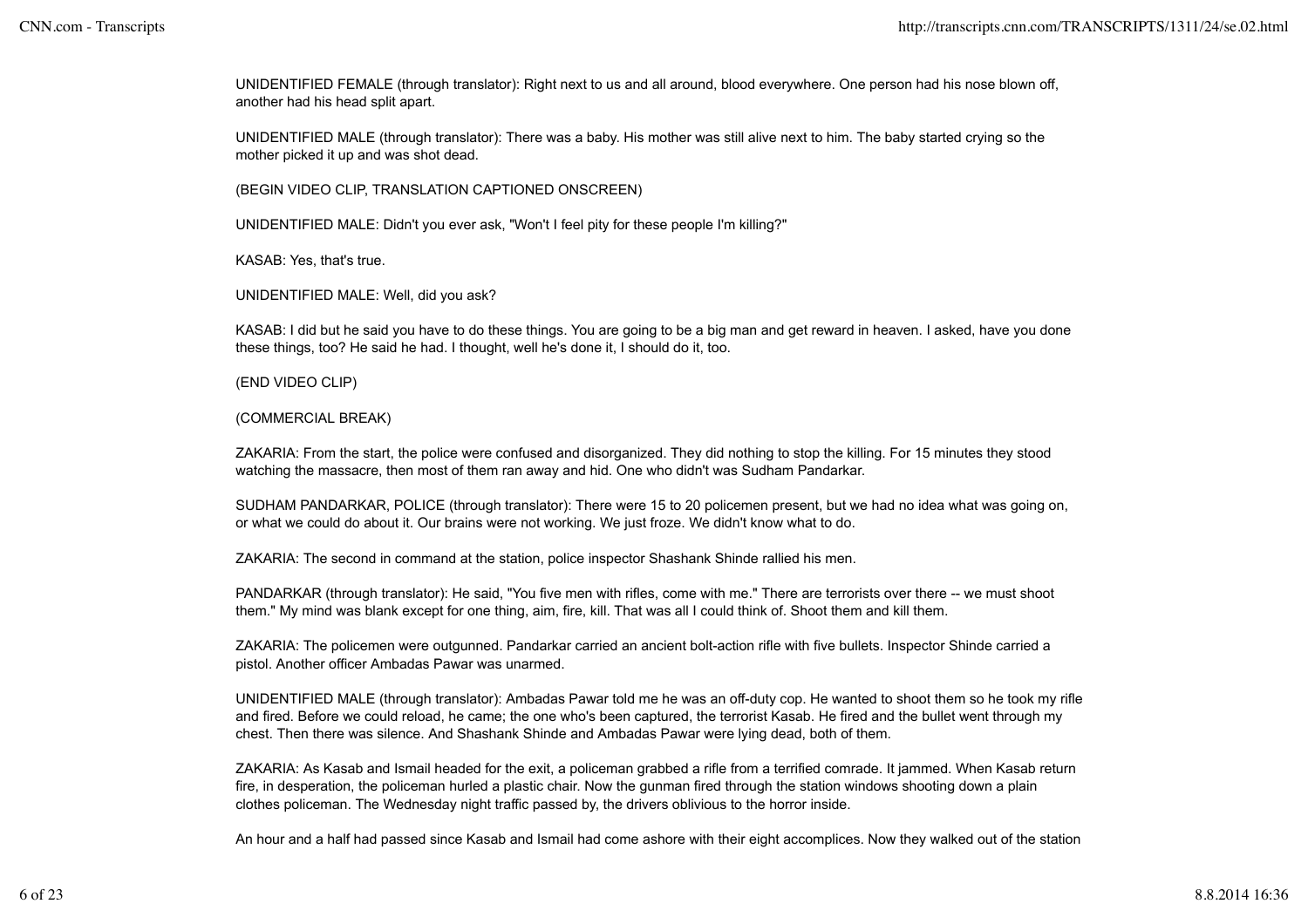and melted into the darkness.

With the terrorists gone, the railway police rush out of hiding, weapons at the ready. Kasab and Ismail had killed 52 people at the station and wounded more than 100.

UNIDENTIFIED BOY (through translator): When the shooting was over, a man came and picked me up, and put me on one of those handcarts the porters use. My little brother was shouting, "Mommy, mommy." I said, "Mommy's fine," and took him with me to hospital.

Six of us died. Arif, my brother-in-law; Abbas, my dad; Radkila, my mom; my two cousins, and another uncle. They all died.

UNIDENTIFIED MALE (through translator): I miss her so much. When I look at her photo, I start missing her. I can't look at her for too long. It makes me want to cry. My daughter often points to it. "Look, dad, mommy's smiling at you."

UNIDENTIFIED MALE: We don't know. Is it a terrorist attack planned by some big organization? We don't know. Is it planned by the underworld? We don't know. But, yes...

ZAKARIA: The police had no plan or training for such an attack. Mumbai's most famous detective, Joint Commissioner, Rakesh Maria, found himself unexpectedly in charge of the control room. He didn't know who the gunmen were or where they would attack next.

RAKESH MARIA, MUMBAI'S MOST FAMOUS DETECTIVE: We received calls from our mobiles that it appears that they are moving towards the police headquarters. So, you know, in addition to looking at the control room, one also had to fortify this complex.

ZAKARIA: Now the bombs Kasab and his colleagues had planted in their taxis exploded, killing the drivers and their passengers.

MARIA: There was a taxi blast at Mazgaon; there was a taxi blast at Ville Parle; there were rumours of an attack at JW Marriott at Juhu; there is attack on the Four seasons in Worli. So, you know, we felt that the whole city was under a siege and under attack.

ZAKARIA: Amidst the chaos, the anti-terrorist police began scanning cell phone frequencies in the hope of intercepting any calls the gunmen might be making.

With hundreds of thousands of voices on the airwaves, their chances were almost zero. But earlier that year undercover agents had fed a batch of 35 sim cards to the Pakistani terrorist group Lashkar-e- Toiba. Intelligence officers discovered three of the sim cards had been activated that night. Suddenly they were listening in on conversations between the terrorists and their masters.

(BEGIN AUDIO CLIP, TRANSLATION CAPTIONED ONSCREEN)

UNIDENTIFIED CONTROLLER: I just wanted to check -- what did you do with the boat?

UNIDENTIFIED GUNMAN: We just left it.

UNIDENTIFIED CONTROLLER: What? You didn't open the bottom of the boat to sink it?

UNIDENTIFIED GUNMAN: In the rush, they didn't do it. We had to get out, things went a bit wrong.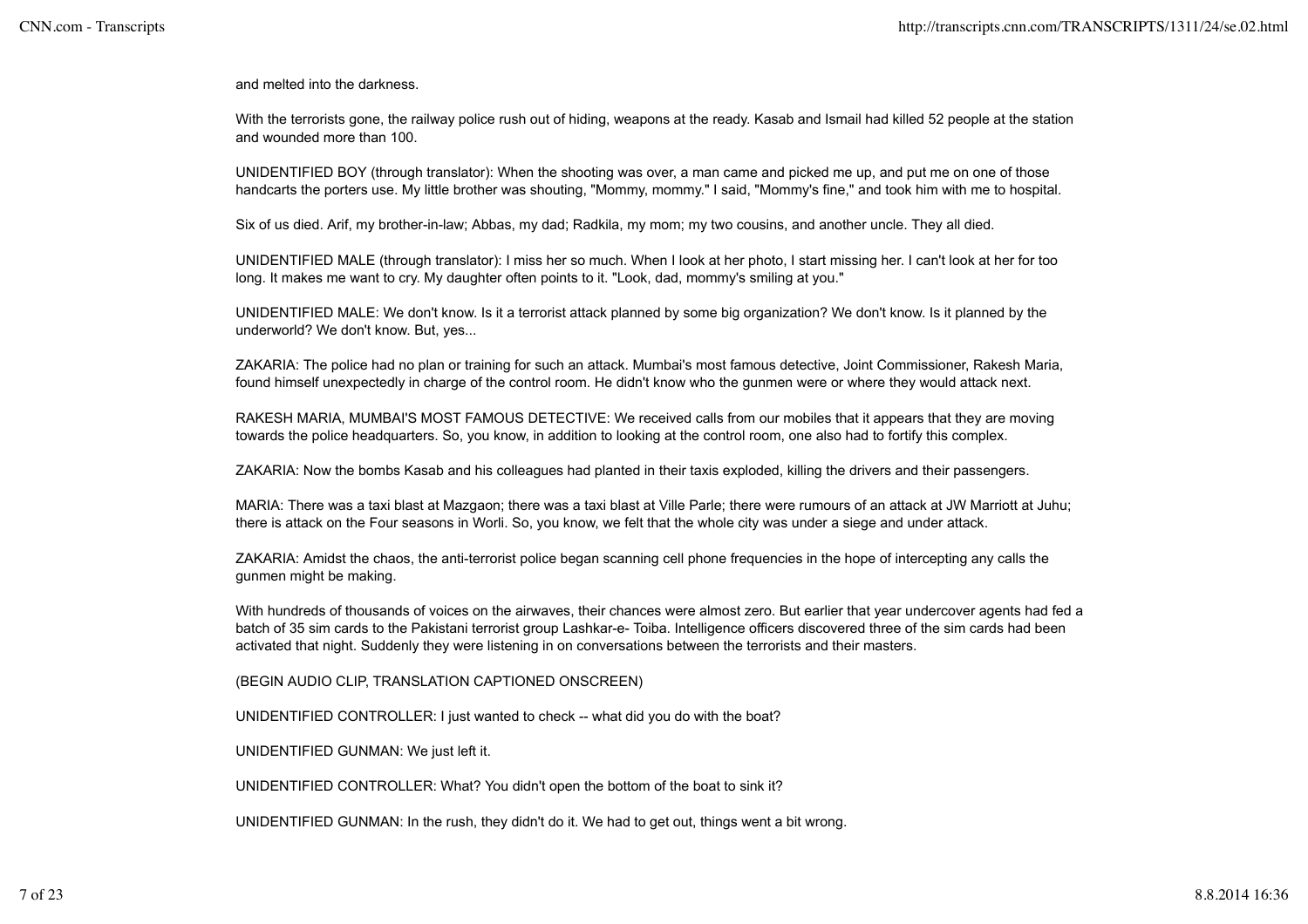## (END AUDIO CLIP)

ZAKARIA: The gunmen were calling an Internet number bought from a company in New Jersey using money transfers from Pakistan. Once Indian intelligence locked on to the controllers' Internet number, they could listen to all the gunmen's calls.

(BEGIN AUDIO CLIP, TRANSLATION CAPTIONED ONSCREEN)

UNIDENTIFIED GUNMAN: So we jumped in the dinghy and got out of there? Brother Ismail's satellite phone got left behind.

(END VIDEO CLIP)

ZAKARIA: Little use was made of them, but the authorities would intercept a total of 284 calls. Most involved a single controller identified only as Brother Wasi. His grip on the young gunmen would not loosen until they were dead.

(BEGIN AUDIO CLIP, TRANSLATION CAPTIONED ONSCREEN)

UNIDENTIFIED CONTROLLER: Fight with all your might. Stretch it out as long as possible.

UNIDENTIFIED GUNMAN: OK. God willing.

(END VIDEO CLIP)

(COMMERCIAL BREAK)

ZAKARIA: As scores of people were being gunned down at the railway station, another pair of clean-cut Pakistani boys in their early 20s blasted through the entrance of one of Mumbai's top five-star hotels, the Trident Oberoi.

The lead gunman was Fahadullah, who wore black.

(BEGIN AUDIO CLIP, TRANSLATION CAPTIONED ONSCREEN)

UNIDENTIFIED CONTROLLER: Fahadullah? Are you there?

UNIDENTIFIED GUNMAN: Yes, I'm listening.

UNIDENTIFIED CONTROLLER: You're very close to heaven, brother. Today's the day you'll be remembered for, brother.

ZAKARIA: Fahadullah and his accomplice killed nine staff and three guests in the lobby.

Then they headed for the hotel restaurants. At Tiffin, a popular eatery, Fahadullah murdered 13 diners. Rishma Kiani (ph) was shot five times and left for dead beside her family and friends.

UNIDENTIFIED FEMALE: The whole place was very silent. I couldn't see my friends. Whenever I tried to look, I also saw Shihad and Mosh (ph). She was in the same position from the time she got shot and so was my cousin and his wife. I tried to nudge my cousin's leg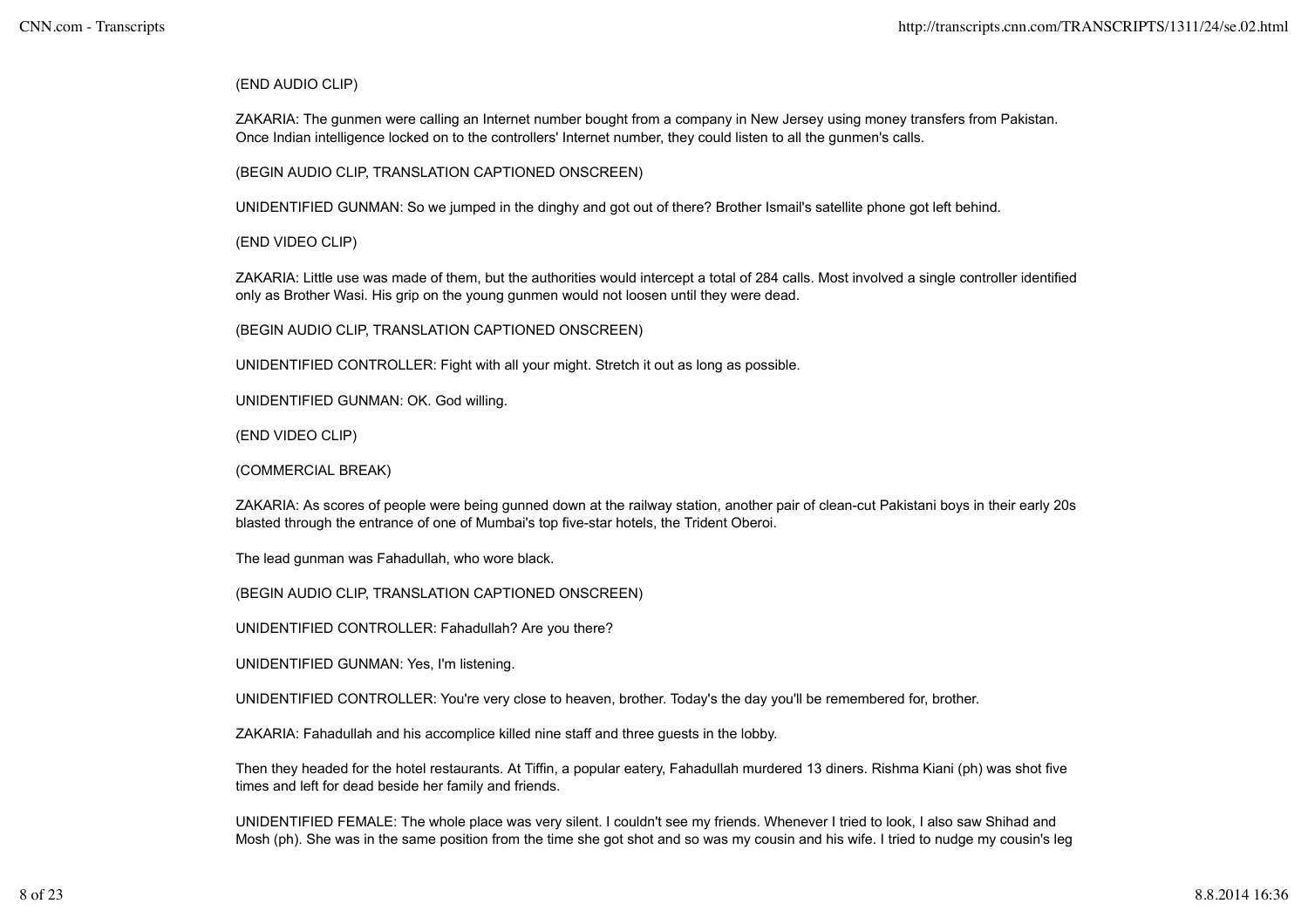because I was close enough to do that. I think I succeed, but he didn't move.

ZAKARIA: Bewildered by the ferocity of the attack, the police made no organized attempt to storm the hotel. Rishma Kiani (ph) would lay bleeding on the floor of the Tiffin Restaurant for the next 16 hours before she was finally rescued.

Hearing the gun fire, hotel guests bolted their doors. Fear drove some of them onto the window ledges. The terrorists detonated a bomb in the tea lounge and rounded up survivors from the hotel restaurants. A group of 15 were marched to the top of the service staircase. Among them was Seyfi Muezzinoglu, a Turkish businessman and his wife, Meltem.

SEYFI MUEZZINOGLU, MUMBAI ATTACK SURVIVOR: The one in black, Fahadullah, told the woman to go up the stairs so we were pressed there and like in a crowded bus. And all of a sudden he raises his gun, and at that moment my wife screamed out, stop, stop, he's from Turkey. He's from Istanbul. He's Muslim or something, and he made the gesture -- Fahadullah.

I threw myself, face down and he started to shoot and all the bodies were falling on me. And I was buried under the bodies from my waist down.

ZAKARIA: Fahadullah left five people alive, Seyfi, his wife, Meltem, and three other women. The other ten had been gunned down on the narrow landing.

M. MUEZZINOGLU: You can hear them. Some of them were not dead yet. You can hear the sounds of their last -- I don't know. And -and we had to, you know, step over those people.

S. MUEZZINOGLU: I said, look, I stepped on the back of this man, then on the neck of that man, and I will hold your hand. I ushered four women over the bodies and I told them not to step on the blood. Everywhere there's blood, and it's such slippery. I have never known it, that blood can be so slippery.

ZAKARIA: At the same time as the attack on the Trident Oberoi, two backpackers have strolled into the Taj, the most exclusive hotel in the city. Each carried an assault rifle, a pistol, hand grenades, hundreds of bullets and enough dried fruits and nuts to last a couple of days. They began killing anyone in their sights.

They were soon joined by the two terrorists who have just killed 11 civilians at the Leopold Cafe a block away. The newcomers narrowly avoided bullets meant for hotel guests. The two pairs joined forces in the lobby by the swimming pool. There were now four gunmen inside the Taj. They headed to the upper floors to switch on their phones and receive fresh instructions from Brother Wasi.

WASI (through translator): Pile up the carpets and mattresses from the room you've opened. Douse them in alcohol and set them alight. Get a couple of floors burning. And when we ring, make sure you answer.

GUNMAN (through translator): Peace be with you.

WASI (through translator): How are you getting on? Have you started the fire yet?

GUNMAN (through translator): No, we haven't started it yet.

WASI (through translator): You must start the fire now. Nothing's going to happen until you start the fire. When people see the flames,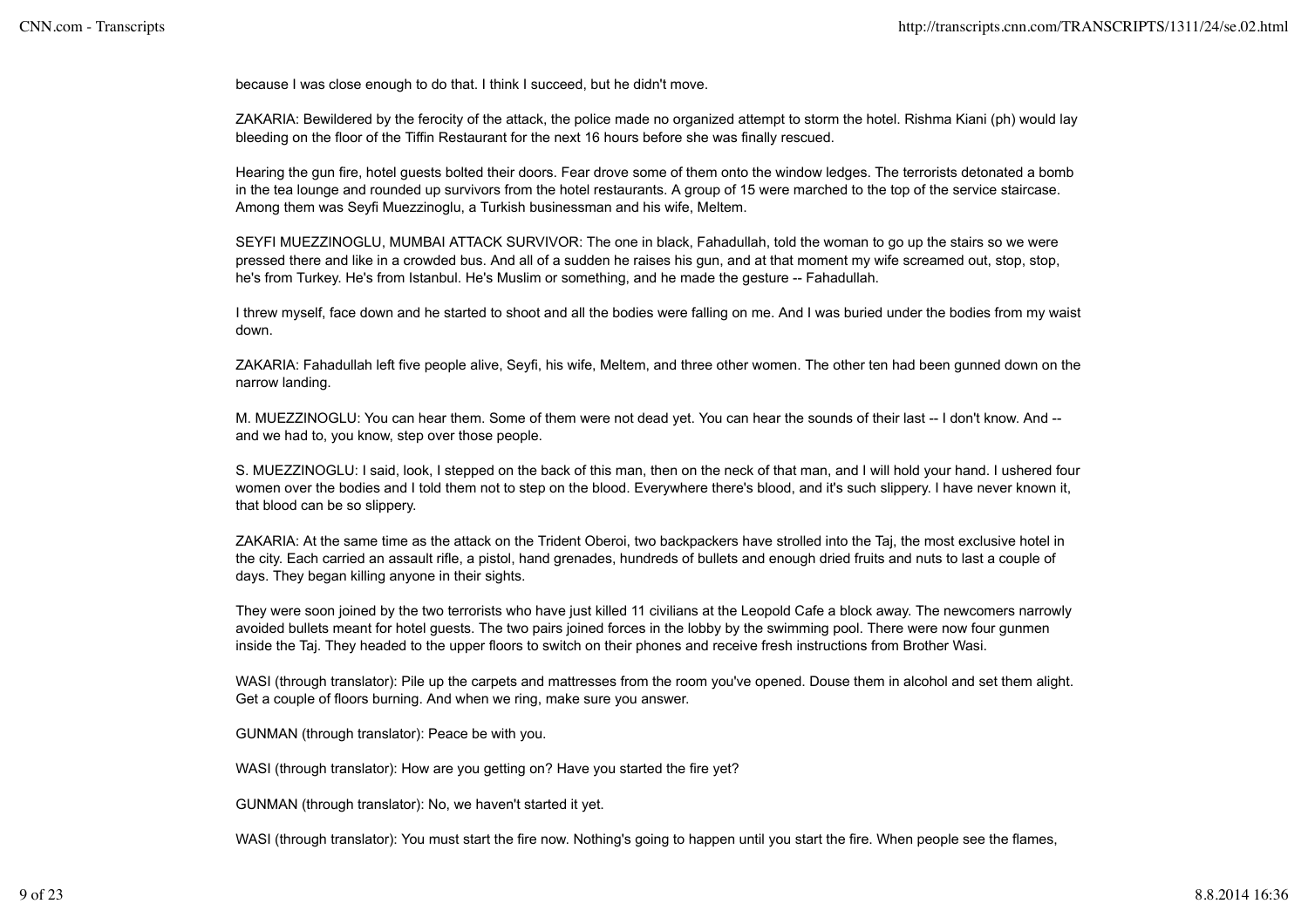they will start to be afraid. And throw some grenades, my brother. There's no harm in throwing a few grenades. How hard can it be to throw a grenade? Just pull the pin and throw it.

ZAKARIA: The gunmen, youngsters from villages in Pakistan, seemed mesmerized by the opulence of their surroundings.

GUNMAN (through translator): There are computers here with 30-inch screens!

WASI (through translator): Computers? Haven't you set fire to them?

GUNMAN (through translator): We're just about to. You'll be able to see the fire any minute.

WASI (through translator): We can't watch if there aren't any flames. Where are they?

GUNMAN (through translator): It's amazing! The windows are huge. It's got two kitchens, a bath and a little shop.

WASI (through translator): Start the fire, my brother. Start a proper fire, that's the important thing.

ZAKARIA: Once they've set some rooms on fire, the four terrorists began searching for more guests to kill. Amit and Varsha Thadani were about to hold their wedding reception at the hotel.

AMIT THADANI, MUMBAI ATTACK SURVIVOR: I was seeing a couple of dead bodies lying on the carpet outside. We heard a couple of people outside our room talking in a strange language.

VARSHA THADANI, MUMBAI ATTACK SURVIVOR: The next thing we heard was them dragging a lady out from the room next door, and she was shouting. She was shouting a lot. And then the next thing we heard, like, she was pushed again into the room and she was shot.

A. THADANI: They didn't just shoot her a couple of times. They continuously kept shooting at her.

V. THADANI: She was crying in pain, as if she was asking for some kind of help. But there was nothing that could be done that day.

WASI (through translator): How are you Ali? Everything OK?

GUNMAN (through translator): Thanks be to God. I'm fine. It's taken a long time to break the doors down. We've managed to break into three or four rooms facing the sea and we've set fire to them.

ZAKARIA: Finally the Taj Hotel, Mumbai's most iconic landmark, was ablaze.

Brother Wasi and his fellow controllers were watching the action live on international TV channels. It was an image Brother Wasi knew would travel around the world.

WASI (through translator): My brother, yours is the most important target. The media are covering your target, the Taj Hotel, more than any other.

(COMMERCIAL BREAK)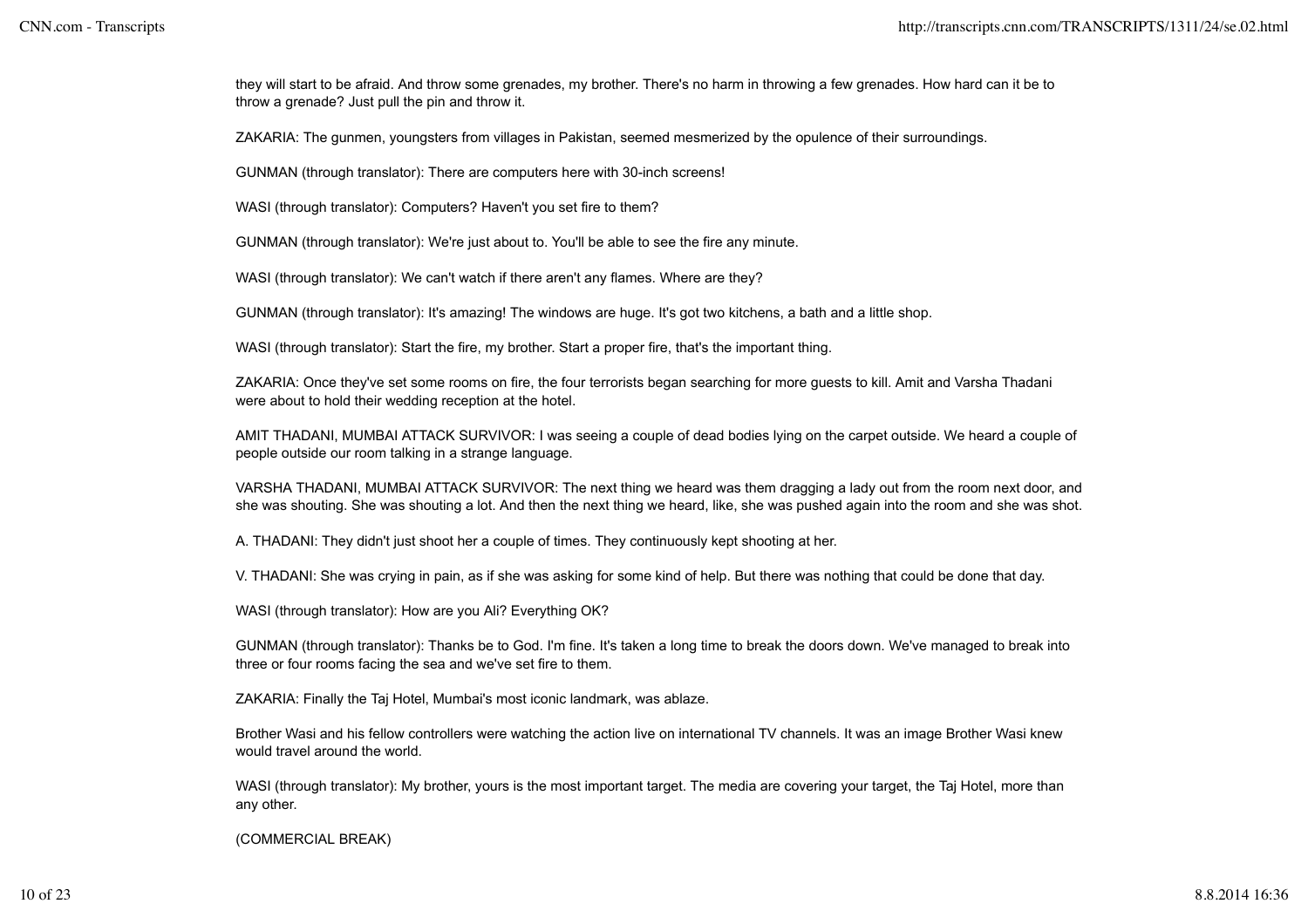ZAKARIA: Earlier that night, a handful of police officers had crept into the Taj. Guided by hotel security staff, they headed for the CCTV monitoring room. They were led by Deputy Commissioner Vishwas Nangre Patil.

VISHWAS NANGRE PATIL, DEPUTY COMMISSIONER OF POLICE: We have seen four terrorists on the sixth floor and they are with AK-47, they are with (INAUDIBLE). They are wearing this dress and that dress. We hear a couple (ph) call to the control room.

UNIDENTIFIED MALE: They are recce-ing the area, they are on the 6th floor, they came on 5th floor. We fired at them, they threw grenades on us. Three men are recce-ing, they are with AK-47s and they are carrying big packs on their backs, sir. Over.

UNIDENTIFIED MALE: The naval commandos should be there in a few minutes. Keep them pinned down. Over.

ZAKARIA: For several hours, the cops in the Taj watched the terrorists on CCTV. They were able to relay to headquarters exactly where the terrorists were and what they were doing.

UNIDENTIFIED MALE: They again have gone -- gone back to room number 630. Over.

ZAKARIA: As the fire took hold, the policemen were driven from the hotel. The naval commandos still hadn't come.

Poor communication and leadership meant the Mumbai police missed vital chances to stop the terrorists during the crucial first hour when most of the killing happened. The Mumbai police chief failed to take charge of the situation. Instead, he left his lead investigator to run the control room, a man more used to dealing with the aftermath of a terrorist attack.

UNIDENTIFIED MALE: We are used to a blast, a (INAUDIBLE). We go to the spot, clear the area, sanitize the area, collect evidence and begin our investigation.

ZAKARIA: By attacking multiple targets, the terrorists had hoped to plunge the police into chaos. They succeed completely.

UNIDENTIFIED MALE: We were prepared for a terrorist strike, but maybe at one location. Four or five locations simultaneously, then going into hotels and taking hotels, all these things contributed to, you know, making the situation a very, very difficult one.

ZAKARIA: Barely a stone's throw from police headquarters, Kasab and Ismail, the two gunmen who'd slaughtered passengers at the railway station, were looking for some way to regroup. They drifted down a back street, towards a row of shacks.

UNIDENTIFIED MALE (through translator): This is my brother's house. He was in the middle of dinner. The man yelled, "Give me some water!" He shot at my mom so we ran into my house and then we don't know what happened here.

Ten minutes later, his little boy came and said, "Dad was eating. The man shot him."

ZAKARIA: Leaving Takul Wagaila (ph) to die on the floor of his shack, the gunmen jumped over a gate into the women's hospital next door. Alerted by the gunfire at the nearby railway station, 450 patients, relatives and staff had locked themselves in the wards.

Civil servant Harishchandra Shrivardhankar had also heard the gun fire and thought the hospital would be a safe place to hide.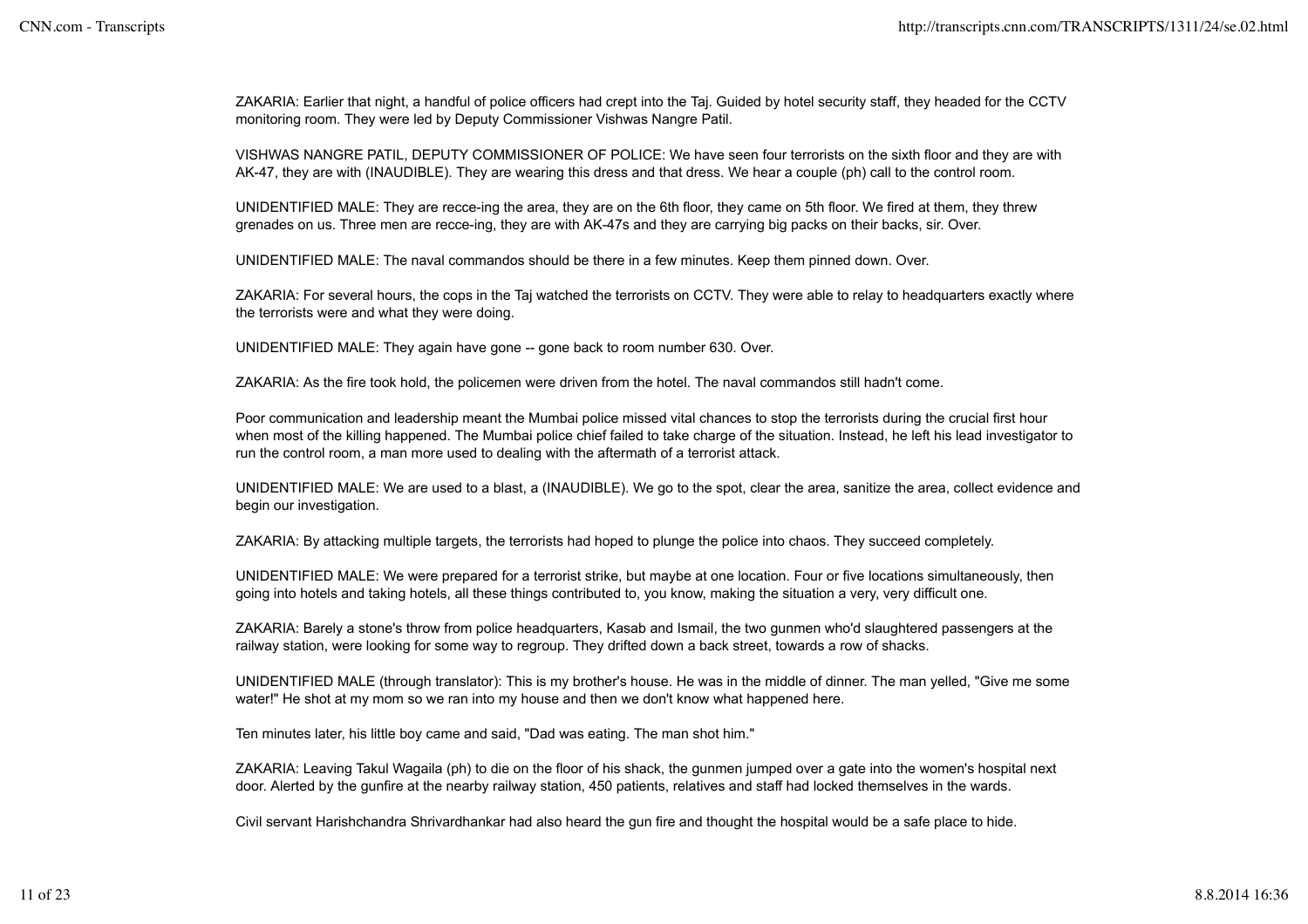HARISHCHANDRA SHRIVARDHANKAR, MUMBAI ATTACK SURVIVOR (through translator): I saw a dead body in a pool of blood so I got scared and ran inside the building. Inside there was absolute silence, but all the lights were on.

ZAKARIA: On the stairs, he bumped into Ismail, Kasab's accomplice.

SHRIVARDHANKAR (through translator): He grabbed my neck and quickly drew a knife and I knew he was going to slit my throat. So I kneed him and whacked him in the face with my briefcase.

He still managed to slash my neck twice, then threw me down.

ZAKARIA: Now the gunmen roamed the corridors, testing doors, looking for hostages.

In one of the locked silent wards, Nasrin Sheikh (ph) was about to give birth.

UNIDENTIFIED FEMALE (through translator): She was screaming in pain. The nurses said, "If she screams, they'll fire into this ward and we'll all die. Tell her to endure the pain."

NASRIN SHEIKH (ph), MUMBAI ATTACK SURVIVOR (through translator): The doctor told me to lie flat. She started praying. She said, "Endure a little longer, my child." But I kept on screaming, and grabbing the doctor's clothes. I was banging my head on the ground, begging, "Do something! Do something!"

ZAKARIA: Nasrin's (ph) daughter, Ishwaria (ph), would be born safely an hour after the terrorists had left.

Meanwhile, the head of Mumbai's anti-terrorist squad, Hemant Karkare, had arrived near the hospital. Over the next 40 minutes, Karkare and two other senior police commanders would make repeated calls for armed backup. It never came.

Finally, Karkare and his colleagues drove down a back street to cut off the terrorists' likely escape route from the hospital. The three commanders rode in the front of a jeep, four policemen squeezed into the back. But the gunmen had already left the hospital and were looking for a car to hijack.

Arun Jadhav was one of the cops in the back of the jeep.

ARUN JADHAV, MUMBAI POLICE (through translator): Suddenly they sprayed our car with bullets. We had no idea where the gunfire was coming from. Then the man in front of me collapsed on top of me and I moved like this so my head was at seat-level. I couldn't reach my Sten gun. I went to draw my pistol but I'd given it to another cop.

UNIDENTIFIED MALE (through translator): The policemen...

AZAM AMIR KASAB, MUMBAI ATTACK GUNMAN (through translator): Oh, them.

UNIDENTIFIED MALE (through translator): What did you do to them?

KASAB (through translator): They -- they fired at us.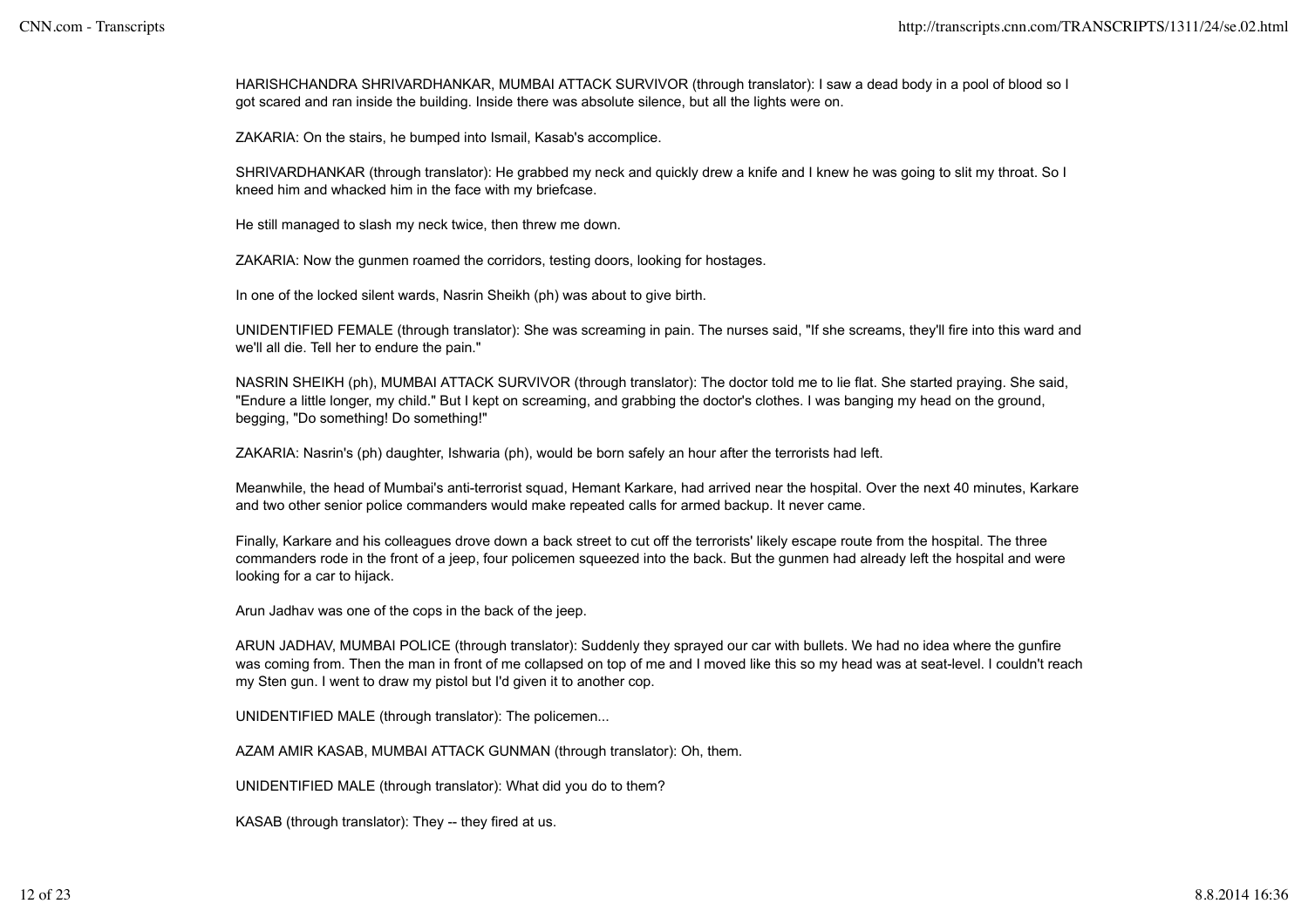UNIDENTIFIED MALE (through translator): Really?

KASAB (through translator): Yes. I fell down and then Ismail shot them.

ZAKARIA: The gunman pulled the terribly wounded police commanders from the front of their jeep and took over the vehicle. The bodies in the back jammed the rear door shut.

JADHAV (through translator): The gunmen just drove off. Then a phone rang next to me in the back of the jeep and they sprayed us with bullets.

The man on top of me died, but I wasn't hit. God was working His magic.

They drove towards a junction crowded with media people and both gunmen fired. The driver used his pistol. I could see the whole thing through a gap between the seats.

ZAKARIA: Back outside the hospital, the wounded police commanders lay dying, undiscovered just 200 yards from police headquarters.

UNIDENTIFIED MALE: We could hear the firing, you know, at the Cama Hospital. It's very close. It's just behind this complex.

ZAKARIA: Orders had been given to send armed backup to the commanders at the hospital, but the police were in meltdown and orders did not lead to action. The three dead commanders were well known names in Mumbai.

UNIDENTIFIED MALE: When the information came to the control room that kamte, Karkare and Salaskar are dead, that moment, then everything stands still. Those few -- you know, one or two seconds, I think they would haunt me for the rest of my life.

They were some of the best officers, I would say, in the country. These are the people who are leaders. The challenge before the leadership at that time was motivating the men to continue the fight, to continue facing the terrorists.

### (COMMERCIAL BREAK)

ZAKARIA: It wasn't until later that night when the sole surviving gunman was captured that the police would find out who their enemy was. An organization founded 15 years before with support from Pakistani intelligence to help reclaim the disputed territory of Kashmir from India, a group that was now trying to transform itself into a standard bearer of global jihad.

UNIDENTIFIED MALE (through translator): What is the name of your organization? What's your gang, your team?

KASAB (through translator): It's Lashkar-e-Taiba

ZAKARIA: Lashkar-e-Taiba, the Army of the Righteous. Successive Pakistani governments had turned a blind eye to its training camps, its thousands of fighters, its new global ambitions.

UNIDENTIFIED MALE (through translator): How long was your training?

KASAB (through translator): Three months. In the training, there were 24 or 25 in our class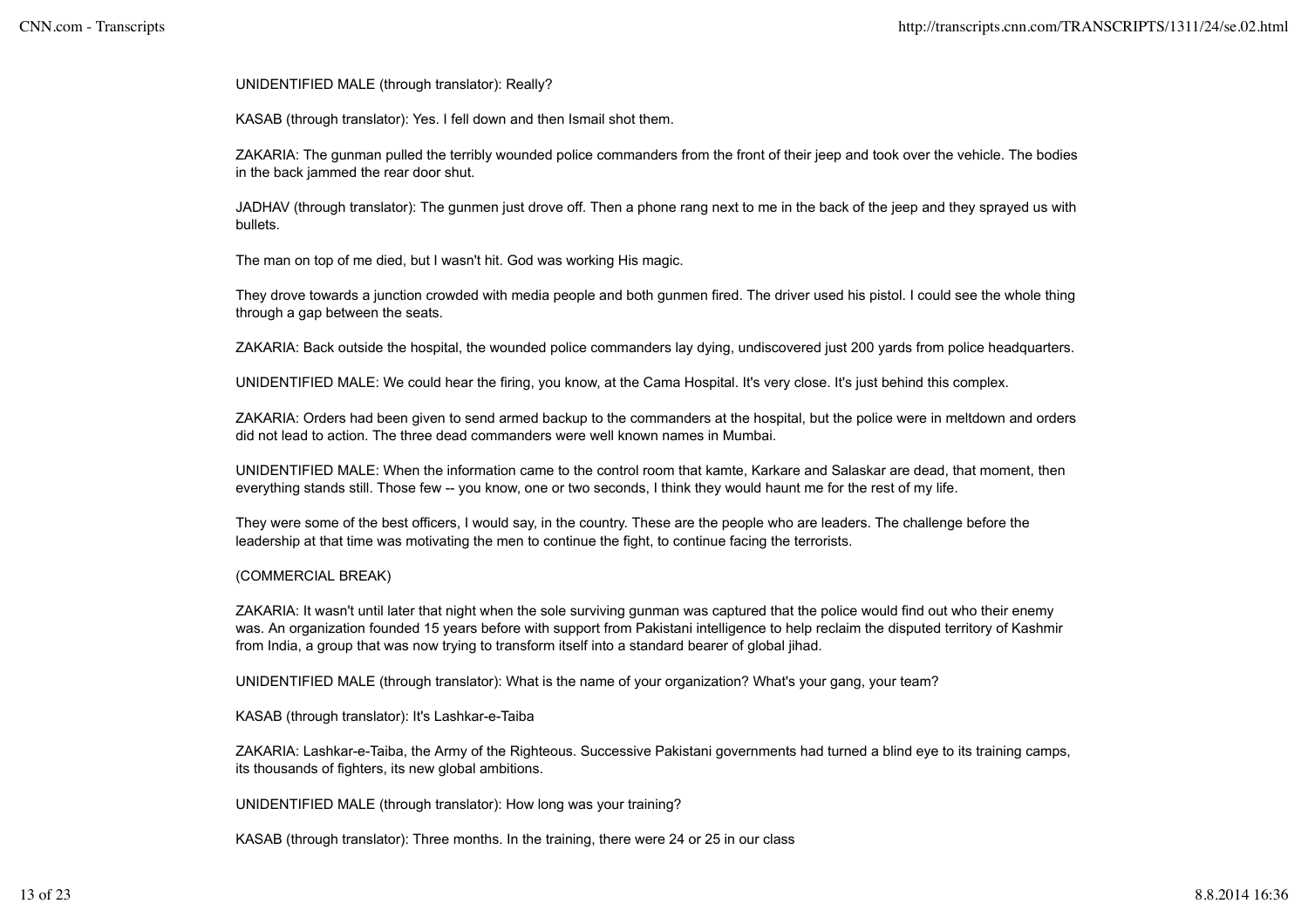UNIDENTIFIED MALE (through translator): Where were the people from?

KASAB (through translator): They don't tell you. I only know about one. He said he was from Lanore. He became my friend.

UNIDENTIFIED MALE (through translator): Didn't they allow you to speak to each other?

KASAB (through translator): We were forbidden to speak to each other. It was very strict. The proper training, where they say, "This boy is ready now," that takes three months. That's it.

UNIDENTIFIED MALE (through translator): OK. Then what?

KASAB (through translator): That's it. After that he's ready. He just waits. They prepare him and say, "Off you go and die."

UNIDENTIFIED MALE (through translator): When was this planned?

KASAB (through translator): It was finalized a month ago.

UNIDENTIFIED MALE (through translator): A month ago? How? Was there a meeting?

KASAB (through translator): They brought Ismail and me together. I don't know where he came from. They said, "Guys, the time has come for you to be tested. Now we'll know who is for real," blah, blah. Stuff like that. "Here's your target."

UNIDENTIFIED MALE (through translator): Where? KASAB (through translator): They showed us a CD of this city, a full tour.

ZAKARIA: It wasn't the first time Lashkar-e-Taiba had attacked Mumbai. They had exploded bombs before, killing hundreds but attracting little international attention.

This time it would be different. Now, Lashkar-e-Taiba was showing its supporters in Pakistan and the Middle East that it could stage a spectacle the whole world would watch.

WASI (through translator): The commissioner of Mumbai has been killed. They're saying that there are many, many killed and injured. They're saying there are 50 gunmen -- the whole city has been shot up. Fires are burning everywhere. People are dying all over the place. With God's blessing, you've done a brilliant job!

GUNMAN (through translator): All praise to God.

ZAKARIA: Less than a mile from the burning Taj, at the Oberoi Hotel, Seyfi and Meltem Muezzinoglu was still being held, together with three other hostages.

M. MUEZZINOGLU: I was trying to take care of the young lady, the Singapore lady, because she was very scared.

ZAKARIA: Lo Hoei Yen was a 28-year-old lawyer, in Mumbai for a one- day seminar.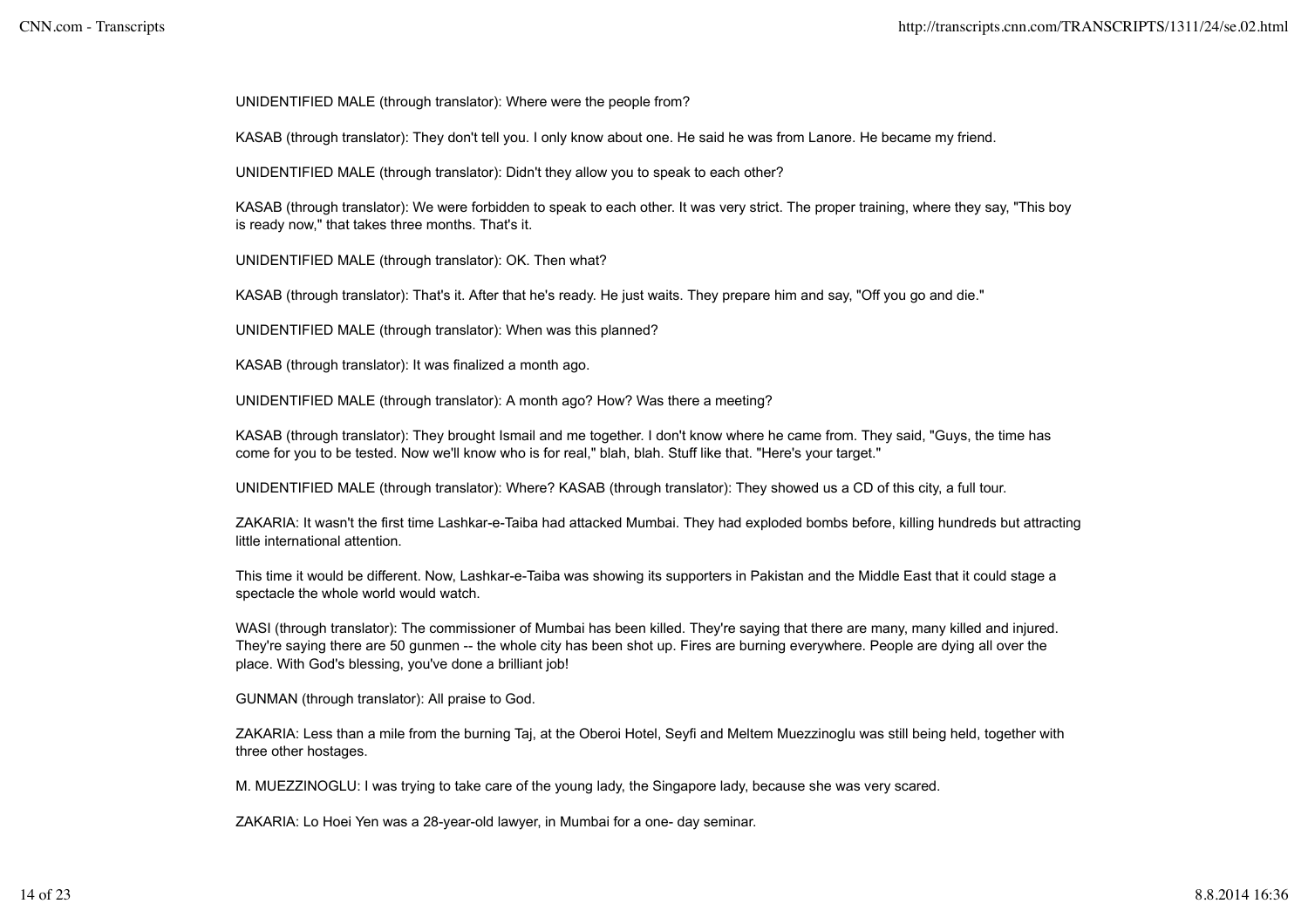M. MUEZZINOGLU: I put her into my lotus shoes and I thought if she would have been on a business trip alone and what would have happened, you know?

S. MUEZZINOGLU: They took us out of the room, made us all lean on the wall and they were talking on the phone and they said, go away from the wall.

M. MUEZZINOGLU: All of a sudden, they -- they just shot those women, three women.

S. MUEZZINOGLU: And that young Singapore girl, she was crying so loud that she knew that they were being shot. It was terrible. I still hear her screams.

M. MUEZZINOGLU: And I was -- let's pray for those people, and we started to pray.

S. MUEZZINOGLU: And we both raised our hands and read the same sura from the Koran, which is spoken for the dead, so they were shocked, the terrorists.

M. MUEZZINOGLU: I said to my husband, they're going to kill us also. Now is our turn.

S. MUEZZINOGLU: They said to go into the room. Meltem said, "No, let them shoot us here." I said, "No, we don't go. You kill here." We leaned onto the same wall. And (INAUDIBLE) came and said, "No kill. You brothers. Go in."

M. MUEZZINOGLU: And they left. We didn't believe it. We don't believe it.

ZAKARIA: As the eight gunmen launched their attacks on the hotels and the railway station, the fifth pair had threaded their way through the alleyways of South Mumbai to a Jewish study center, Nariman House.

Brother Wasi reminded the two gunmen that killing a Jew was worth far more to them than killing a guest at the Taj Hotel.

WASI (through translator): As I told you, every person you kill where you are is worth 50 of the ones killed elsewhere.

ZAKARIA: The center was run by Rabbi Gabriel Holtzberg and his pregnant wife, Rivka. Their 2-year-old son had been put to bed. The neighbors heard what happened when the rabbi and his wife confronted the gunmen.

UNIDENTIFIED FEMALE (through translator): The woman shouted, "Shoot me, shoot me!" and they shot her. Then a man's voice also shouted, "Shoot me!" and they shot him too.

The bangs were very loud, then we heard glass breaking.

ZAKARIA: The two gunmen killed the rabbi, his wife and two houseguests. They took two women hostage. Then they turned their attention to the crowd gathering outside.

WASI (through translator): Can you see any movement to the left or right?

GUNMAN (through translator): There are quite a few people standing at windows.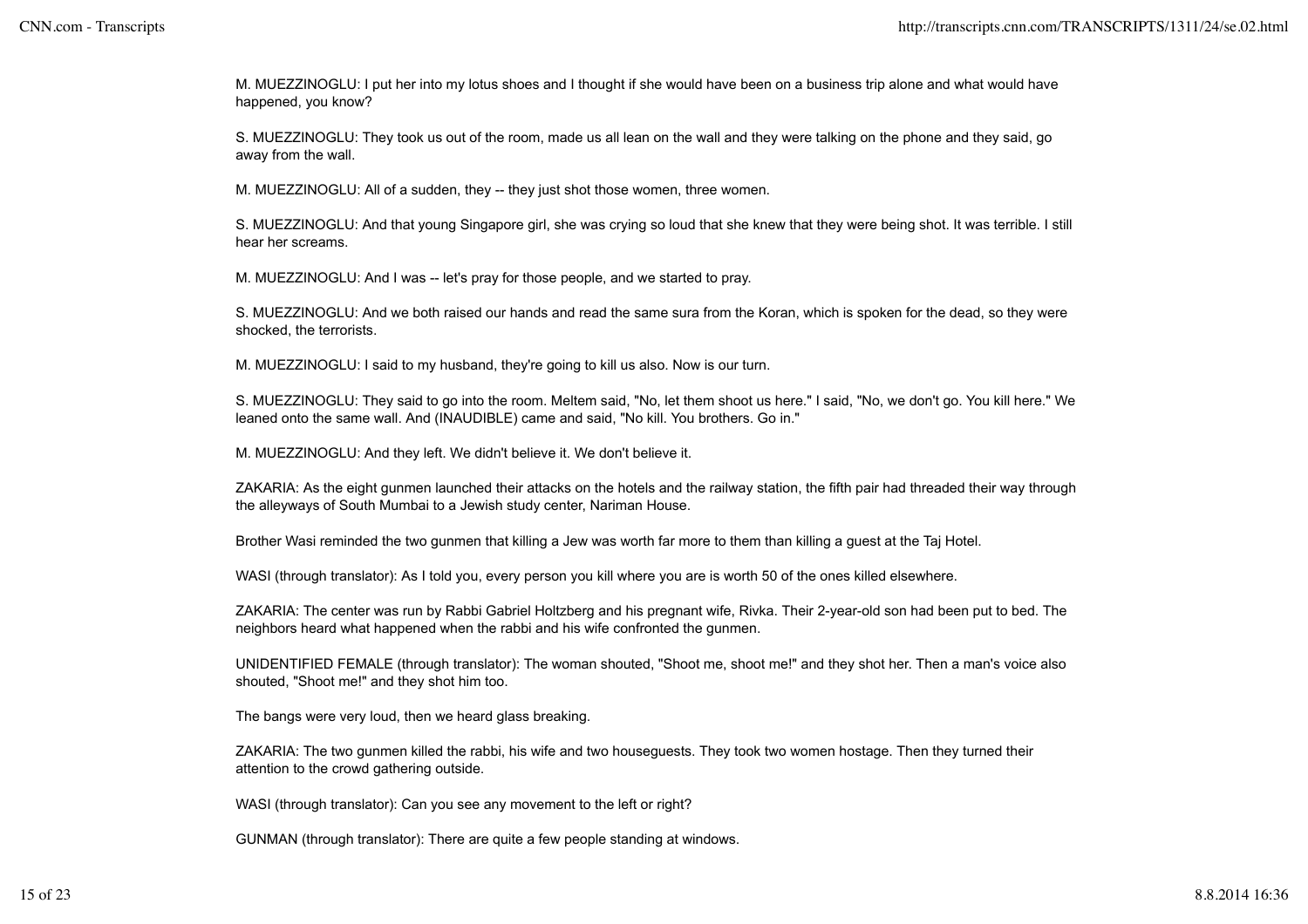ZAKARIA: Brother Wasi turned to his superiors for direction.

WASI (through translator): They can see regular civilians on the street. Should they shoot them?

CONTROLLER (through translator): Right -- anyone that moves, shoot them.

GUNMAN (through translator): OK.

ZAKARIA: One of the regular civilians they shot was Dameonte Gohil's (ph) son.

DAMEONTE GOHIL (ph), SON KILLED IN MUMBAI ATTACK (through translator): He didn't utter a single word. I was stroking his face. I lifted his head and cradled it in my lap. My neighbor gave him some water, but he still didn't speak a word.

ZAKARIA: Three miles away, Kasab and his accomplice Ismail, the pair who'd massacred passengers at the railway station, drove into a police roadblock. Ismail was shot dead at the wheel of their hijacked car. UNIDENTIFIED MALE (through translator): Kasab got out of the car and pretended to surrender. The other cops rushed at him and Kasab rolled onto his back. Officer Umble got to him first. But Kasab had an AK- 47 hidden under his jacket. Umble saw this and grabbed the barrel with both hands.

UNIDENTIFIED MALE (through translator): As soon as they saw he was down, everyone just jumped on him. Umble was right in front of the gun. He was trying to pin him down. And that's when Kasab pulled the trigger. Umble got hit by eight or nine bullets.

ZAKARIA: At 1:00 AM, four hours after he'd come ashore in Mumbai, the police took Kasab under armed guard to a nearby hospital where they began taping his interrogation.

KASAB (through translator): He made us do a terrible thing.

UNIDENTIFIED MALE (through translator): Who did?

KASAB (through translator): Uncle did.

UNIDENTIFIED MALE (through translator): Who is this Uncle?

KASAB (through translator): The one from Lashkar.

ZAKARIA: He said his father had in effect sold him to Lashkar-e- Taiba, the Army of the Righteous, at their branch office in his village.

KASAB (through translator): He said, "These people make loads of money, and so will you. You don't have to do anything difficult. We'll have money. We wouldn't be poor any more. Your brothers and sisters can get married. Look at these guys living the good life. You can be like them," he said.

UNIDENTIFIED MALE: Your dad said this?

KASAB: Yes.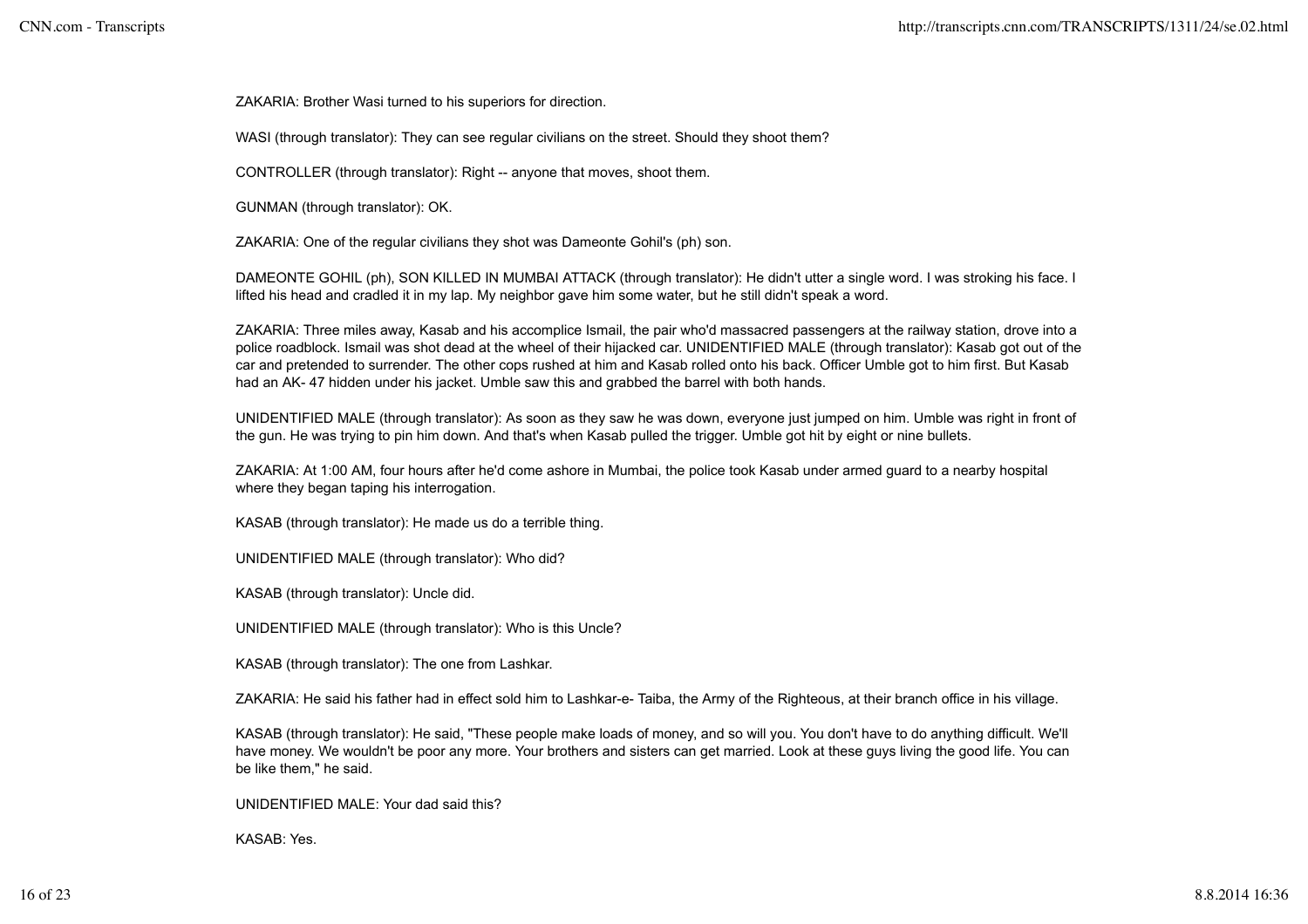UNIDENTIFIED MALE: What does he do for a living?

KASAB: He used to yell yoghurt and potato snacks in the street.

UNIDENTIFIED MALE: How much did they give you? Did he put it in your account?

KASAB: There is no account. They gave it to my dad.

UNIDENTIFIED MALE: How much did they give him?

KASAB: I don't know, maybe a few hundred thousand.

UNIDENTIFIED MALE: After finishing your job today, where were you supposed to go?

KASAB: We were all supposed to die. UNIDENTIFIED MALE: How?

KASAB: He said we would go to heaven.

(COMMERCIAL BREAK)

UNIDENTIFIED MALE: And the whole idea is to kneel down and shoot those -- that is, as soon as possible. Then, the team is applying it's strategy on who to...

FAREED ZAKARIA, CNN HOST: Kasab's capture had been reported on TV. Now his masters wanted him back.

The gunmen inside Nariman House forced one of the hostages, Norma Rabinovitch (ph), to call the Israeli consulate. Then they made her speak to Brother Wasi in Pakistan.

NORMA RABINOVITCH, HOSTAGE: Hello?

BROTHER WASI: You've talked to...

RABINOVITCH (ph): I have already talked to them. I was talking to the consulate just a few seconds ago and they are making the phone call. They said to leave the line free. They are calling the prime minister and the army in India from the Embassy in Delhi.

ZAKARIA: Brother Wasi had promised Norma he would release her and the other hostage, Yohavit Orpaz (ph), in exchange for Kasab.

WASI: Don't worry, Norma. Just sit back and relax and don't worry and just wait for them to contact. OK?

RABINOVITCH (ph): OK.

WASI: And save your energy for good days.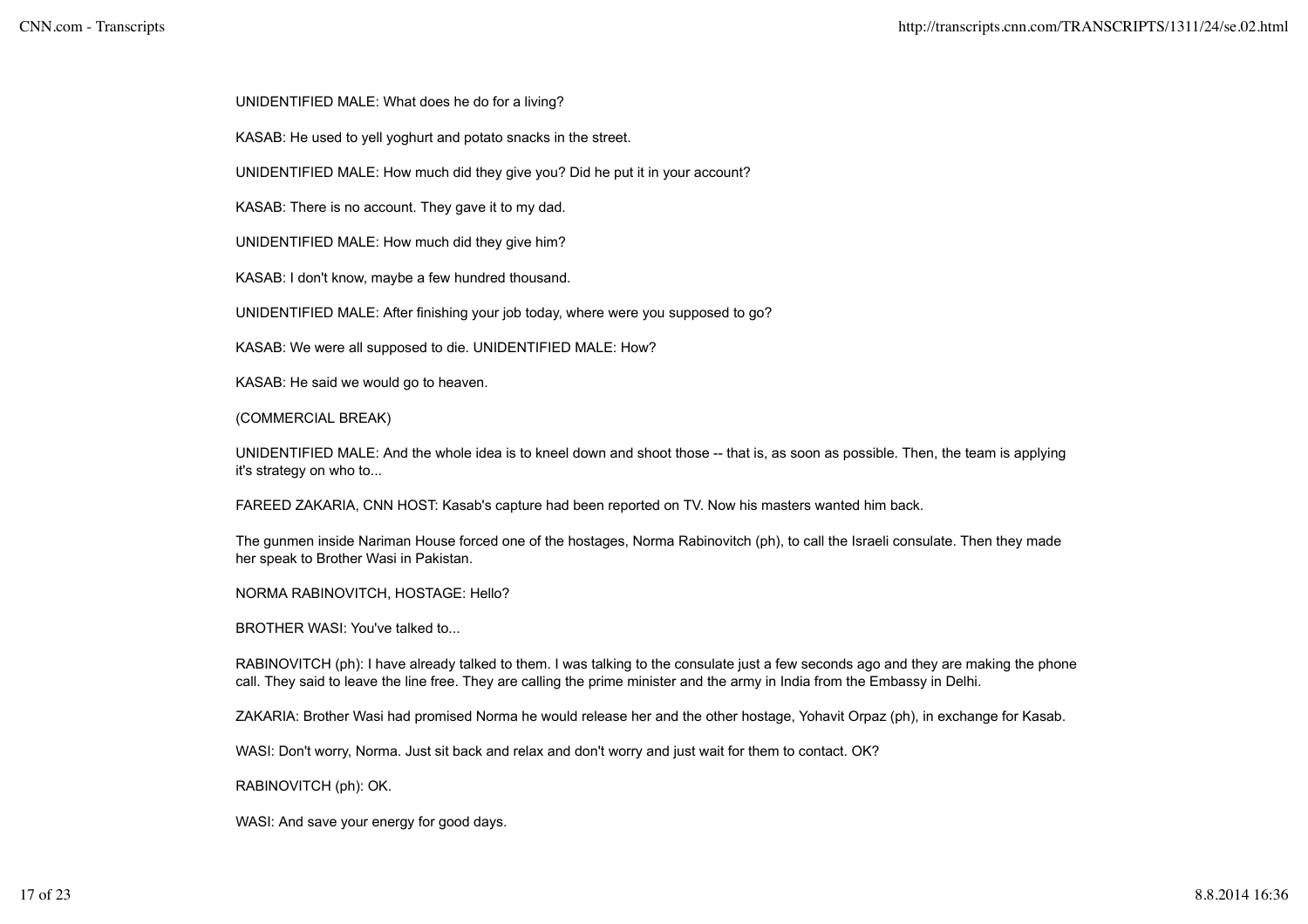If they contact right now, maybe you're gonna celebrate your Sabbath with your family.

ZAKARIA: Brother Wasi briefed the gunman on what to say to the Indian government.

WASI: The Indian authorities will call you on this number and ask what you want. Just say, release our guy to us with h is weapons within half an hour.

GUNMAN: God willing.

ZAKARIA: He warned him not to let slip that Rabbi Holtzberg and his wife had already been murdered.

WASI: So you mustn't say you'll release the two hostages. You must say that you'll release all the hostages. You tell them they can negotiate with us.

ZAKARIA: As the terrorists waited for the Indian government to call, the Holtzberg's 2-year-old son, Moisha (ph), wandered among the bodies, including those of his mother and father.

The little boy's nanny, who had hidden inside the house overnight, later snatched him and escaped.

After much delay, 400 commandos had arrived from Delhi to take over the operation. They began to engage the terrorists.

On the 18th floor of the Oberoi Hotel, the commandoes cornered Fahadulla and his fellow gunmen of the Rahman (ph). By now, they had murdered 35 people at the hotel.

WASI: How's it going, brother Fahadullah?

FAHADULLAH: Brother Adui Rehman has just died, praise God.

WASI: Oh, really? Is he nearby?

FAHADULLAH: Yes, he's next to me. May God accept his martyrdom.

The room is on fire. They're showing it on the TV. I'm sitting in the bathroom.

WASI: You mustn't let them arrest you, remember that.

FAHADULLAH: God willing, God willing.

ZAKARIA: The next time Brother Wasi called, Fahadulla was still hiding in the bathroom.

WASI: Fahadullah, my brother, can't you just get out there and fight? Throw a grenade and try to get out.

FAHADULLAH: I've run out of grenades.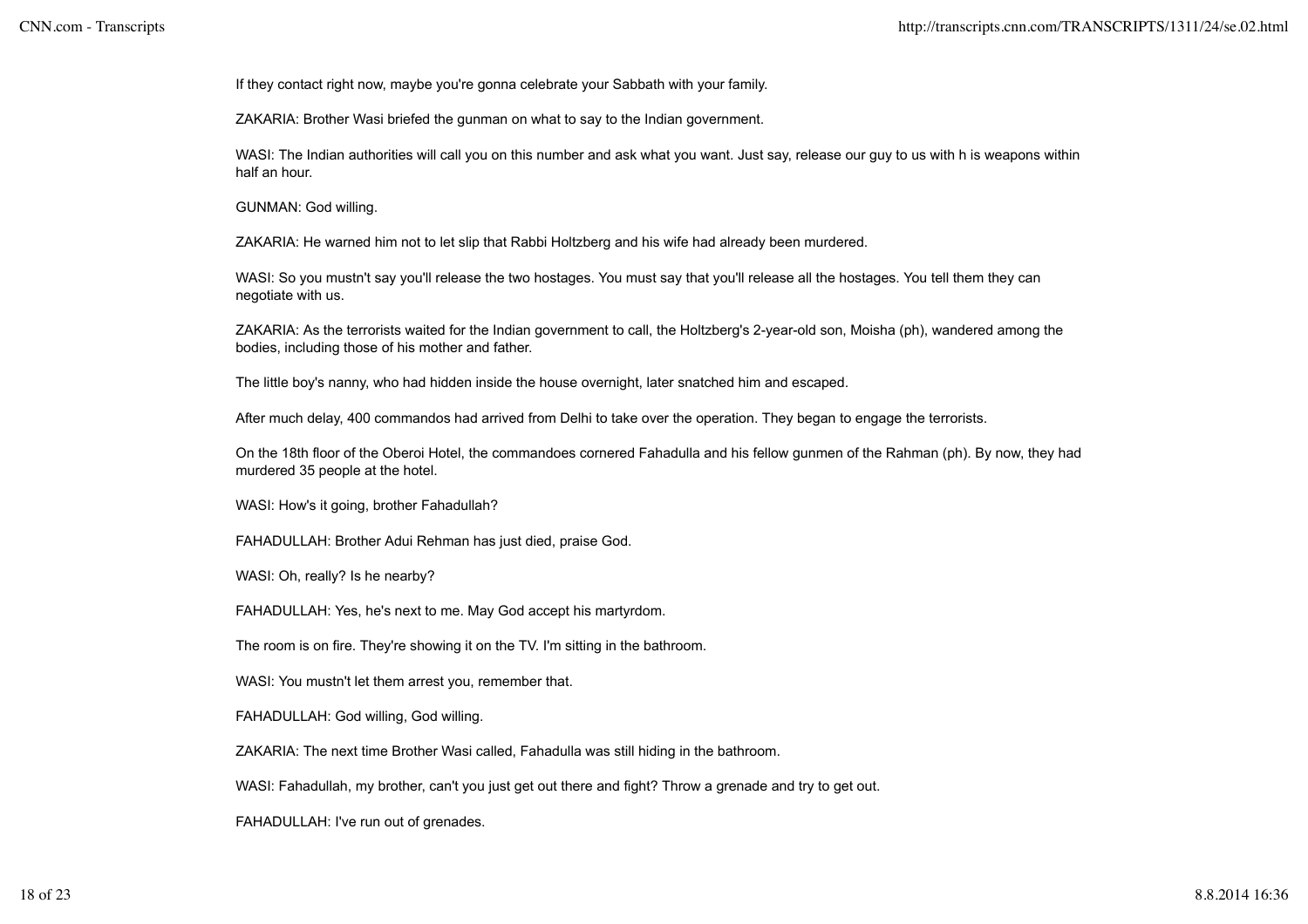WASI: Be brace, brother. Don't panic. For your mission to end successfully, you must be killed. God is waiting for you in heaven.

FAHADULLAH: God willing.

WASI: May God help you. Fight bravely, and put your phone in your pocket but leave it on.

Fahadullah? Fahadullah?

ZAKARIA: It was 10:00 p.m., 24 hours into the attack, and the call from the Indian government to Nariman House had still not come. Again, Brother Wasi turned to his superiors.

WASI: Do you want them to keep the hostages or kill them?

Listen up.

GUNMAN: Yes, sir.

WASI: Just shoot them now. Get rid of them. You could come under fire at any time and you risk leaving them behind. GUNMAN: God willing. Although it's quiet here at the moment.

WASI: No. Don't wait any longer. You never know when you might come under attack. Just make sure you don't get hit by a ricochet when you do it.

GUNMAN: God willing

WASI: I'll stay on the line.

Go on. I'm listening. Do it!

GUNMAN: What, shoot them?

WASI: Yes, do it. Sit them up and shoot them in the back of the head.

GUNMAN: The thing is, Umer is asleep right now. He hasn't been feeling too well.

WASI: I'll call you back in half an hour and you can do it then, OK?

ZAKARIA: For an hour the gunman hesitated. Finally, Brother Wasi's patience ran out.

WASI: Well?

GUNMAN: Please don't be angry. I had to move things round a bit.

WASI: Have you done the job or not?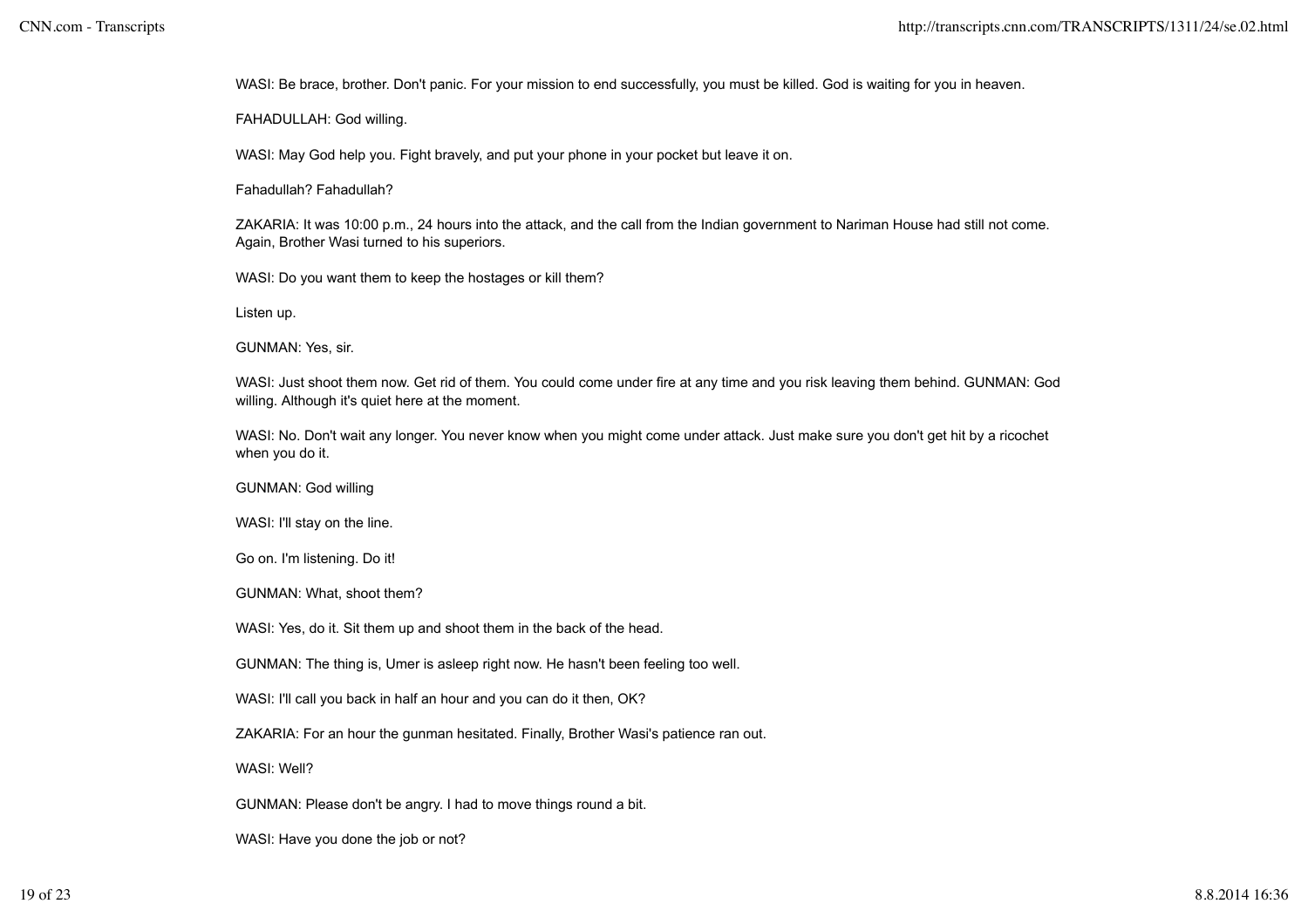GUNMAN: I was just waiting for you to call so you could listen.

WASI: Do it, in God's name.

GUNMAN: Right. Hold on.

WASI: Do it, in God's name.

OK, that was one of them, yes?

GUNMAN: Both, together.

ZAKARIA: Friday dawned, 36 hours into the attack. Brother Wasi told the gunmen at Nariman House it was time to die.

WASI: OK, so the thing is, Brother Akasha...

GUNMAN: Yes, sir.

WASI: ... you've run out of water and you're tired. They know this too. They're hoping to arrest you once you're weak from hunger and thirst.

GUNMAN: Today is Friday so we should finish it today.

ZAKARIA: Nine hours after the Jewish hostages were murdered, the commandos finally attacked.

WASI: Helicopter overhead?

GUNMAN: Yes, I think there's a helicopter on the roof.

Shoot, shoot!

They've opened fire. They've opened fire.

Umer, take cover! Take cover!

They're firing into our room, into our room!

(CROSSTALK)

ZAKARIA: An hour later, the gunman spoke to Brother Wasi for the last time.

GUNMAN: I've been shot. I've been shot. Pray for me.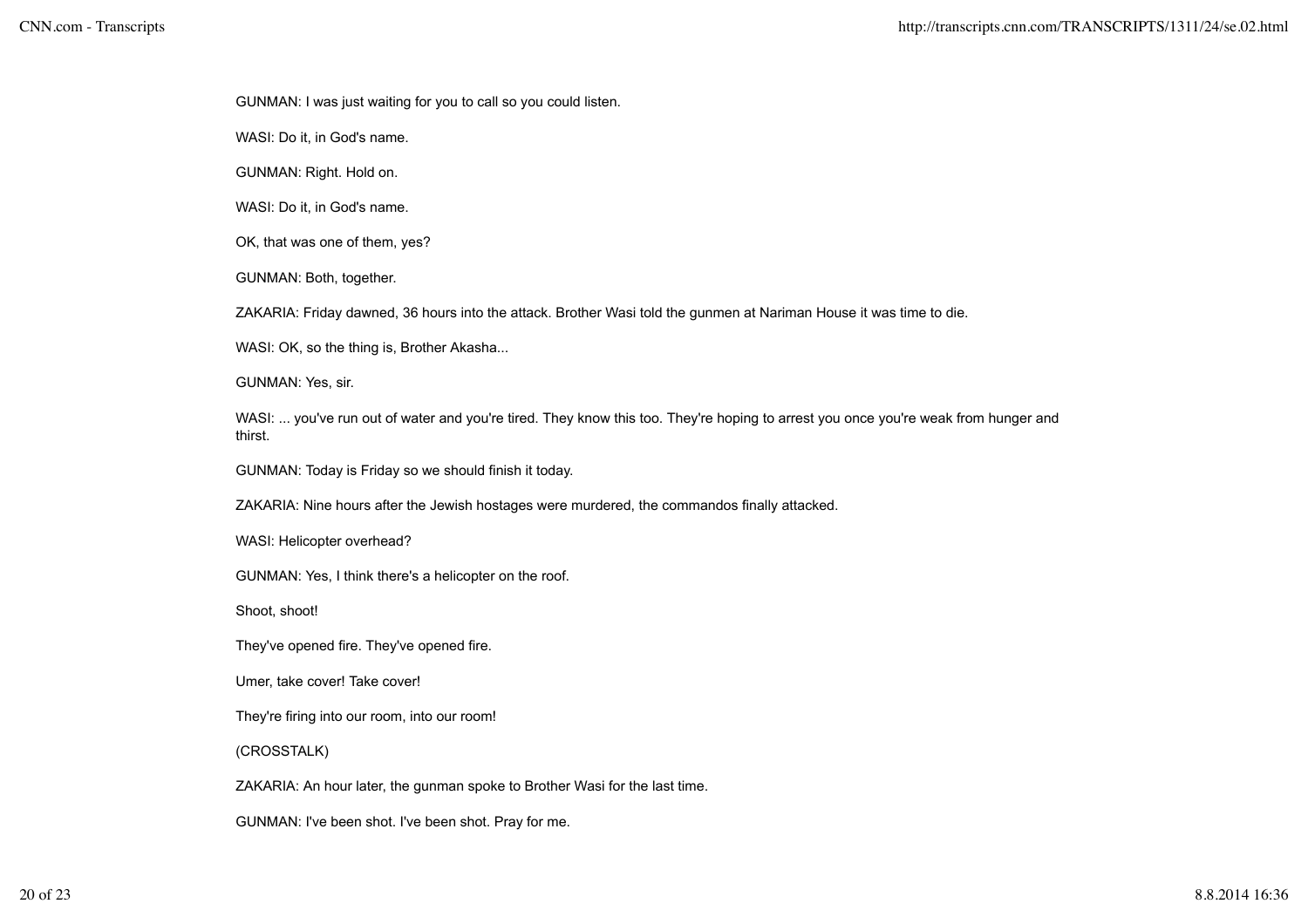WASI: Where are you hit?

GUNMAN: One in my arm and one in my leg.

WASI: God protect you. Did you manage to hit any of their guys?

GUNMAN: We got one commando. Pray that God will accept my martyrdom.

WASI: Praise God. Praise God. Good keep you.

(COMMERCIAL BREAK)

ZAKARIA: Brother Wasi's work was done. For three days, the terrorists he directed had dominated the world's headlines. The identity of Brother Wasi and the other controllers still has not been established.

In his interrogation Kasab, the sole surviving gunman, named the mastermind of the operation.

KASAB: Zaki. Zaki. Uncle Zaki.

UNIDENTIFIED MALE: Uncle who?

KASAB: Zaki. Za-ki.

ZAKARIA: Zaki-ur Rehman Lakhvi, the head of the Lashkar-e-Taiba, the Army of the Righteous, has been arrested by the Pakistani authorities. His trial is being held in secret.

Kasab has confessed his part in the attack. If convicted, he may be hanged.

UNIDENTIFIED MALE: So you guys came here for jihad. Is that right?

KASAB: What jihad, sir? UNIDENTIFIED MALE: It's no use crying. Tell me the truth. Is that true or not?

KASAB: You wouldn't understand.

UNIDENTIFIED MALE: We broke him psychologically. We realized that they had told him, if you commit jihad and you die for the cause, there is a scent emanating from your dead body. There is a glow on the face. So we asked him, who told you this? He said the instructors told us this is what happened. They had seen people who died fighting for jihad. This is what happens.

We did take him to the morgue and we showed him the nine dead bodies there. The shock on his face, I think. It dawned on him that whatever he had done, he was taken for a ride by the instructors and there was no truth whatsoever in what they had told him.

ZAKARIA: Joint commissioner, Marias Baas (ph), the Mumbai chief of police, has been moved from his post and given responsibility for police housing.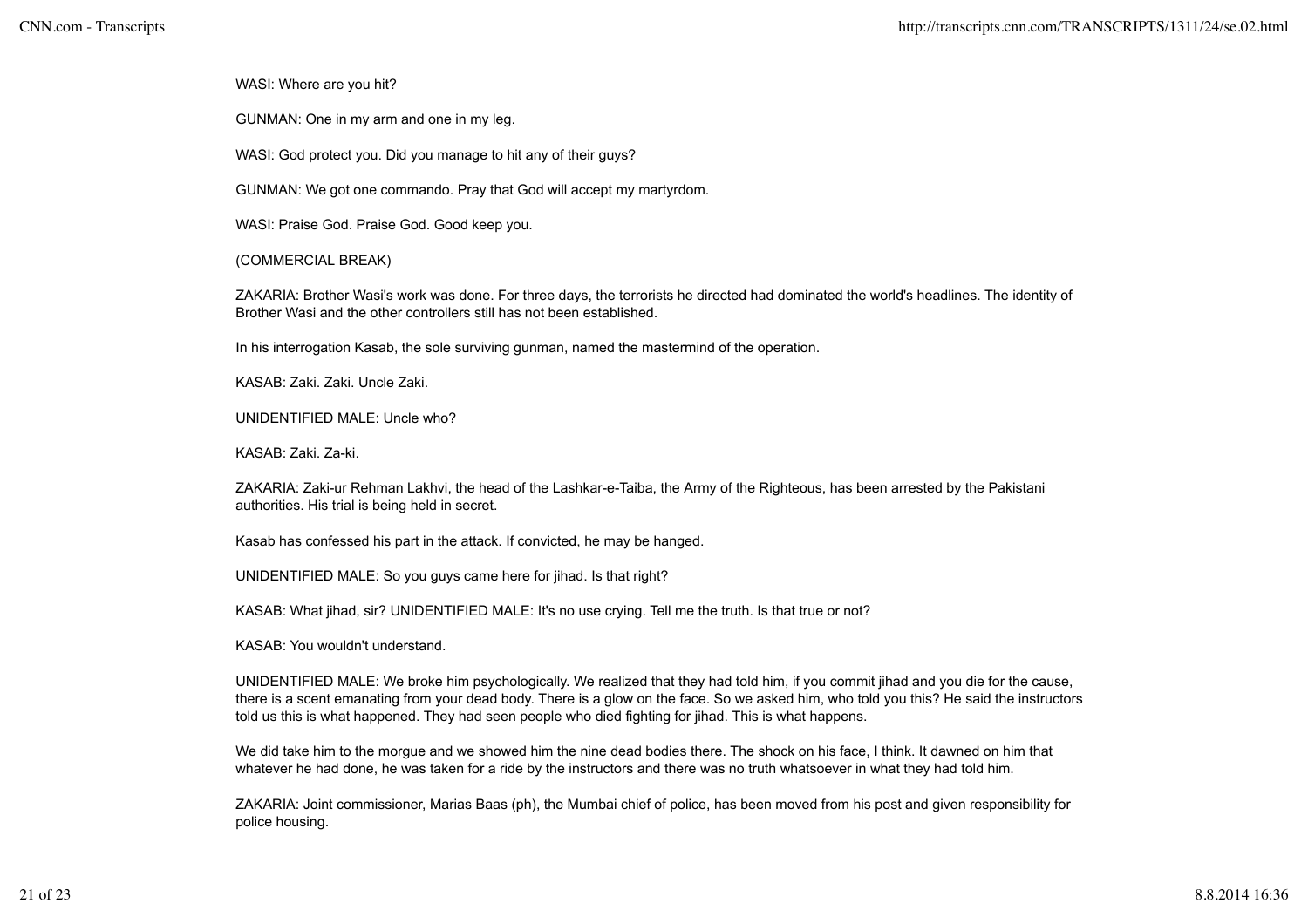170 people died in the attack on Mumbai. Many were Muslims, including 12-year-old Afroz.

AFROZ: My dad was a taxi driver here in Mumbai. So one day he took us all out for a drive. He took me and my sister to the Birdhouse, the Aquarium, the Garden's, Aji Ali Mosque. He took us to many places. I don't even remember.

Mom and Dad loved me so much. Thinking about it makes me want to cry.

They killed my mom and dad and so many other people. What harm did we ever do for them to kill so many people?

ZAKARIA: With more than 2,000 offices in towns and villages, Lashkar- e-Taiba, the Army of the Righteous, is deeply embedded in Pakistani society. It remains close to it backers within the Pakistani intelligence services. Pakistan has an arsenal of nuclear warheads and is one of America's key allies.

During the attack, a Lashkar-e-Taiba controller had briefed one of the Mumbai gunmen on what to say when the media called.

CONTROLLER: Give the government an ultimatum. Say, "This was just the trailer. Just wait till you see the rest of the film. This is just a small example."

GUNMAN: "Wait for the rest of the movie." Shall I write that down?

"The main film is yet to come."

ZAKARIA: We have just been warned by the terrorists that the main film is yet to come. The horror we have seen is simply the trailer. How worried should we be?

Let me give you some background. The group responsible for these attacks, Lashkar-e-Taiba, was created to wage war in Kashmir, the territory that has been under dispute with India and Pakistan since 1947. Lashkar was assisted from the start by the Pakistani military. There is little evidence that Pakistan's generals are making any serious effort to shut down what has become a vast organization within their country.

Lashkar-e-Taiba's stated goals now go beyond Kashmir to the imposition of Islamic rule in all of south Asia. It pamphlets are filled with attacks on Hindus and Jews. Like al Qaeda, which also began with limited goals and some state support, it could be morphing into something larger and much more sinister.

Terrorism is waged by individuals. We saw these young peasant boys who had little education and no prospects in their country. They are the ones who enlist for the jihad. So we have political and ideological forces on one hand and the simple despair of young men on the other. The two have combined to create a deadly mix.

The only way this movie will end well is if we tackle both sides of this problem. We need to get the military and foreign policy right. But we need to change the sense of hopelessness and the culture of hate that exists in these societies. We need to help these young men you just watched embrace life rather than death.